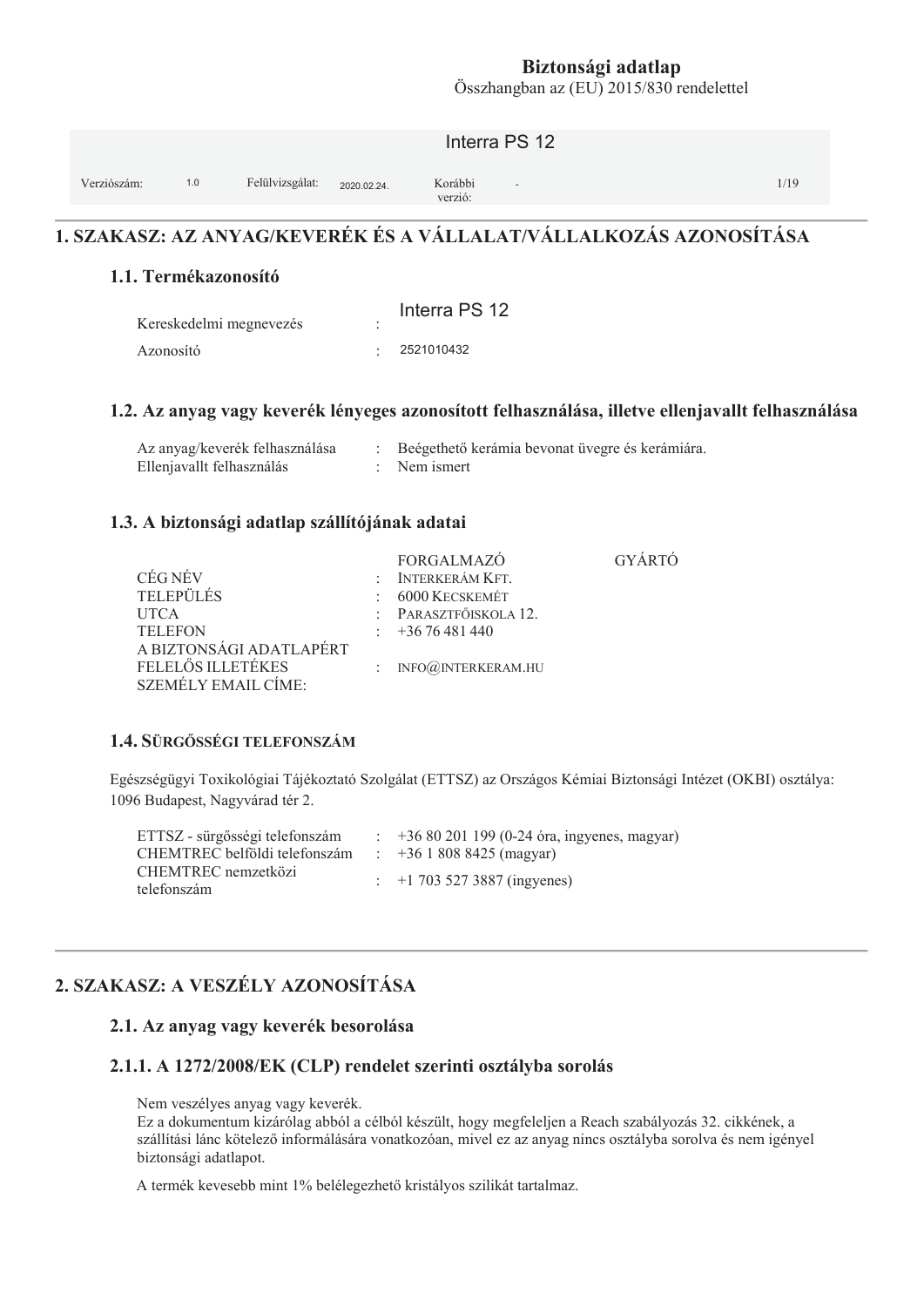Összhangban az (EU) 2015/830 rendelettel

|             |     |                 |             | Interra PS 12                      |      |
|-------------|-----|-----------------|-------------|------------------------------------|------|
| Verziószám: | 1.0 | Felülvizsgálat: | 2020.02.24. | HU<br>Korábbi<br>$\sim$<br>verzió: | 2/19 |

#### 2.1.2. További információ

Nincs további információ.

#### 2.2. Címkézési elemek

Címkézés a 1272/2008/EK (CLP) rendelet szerint

Nem veszélyes anyag vagy keverék.

#### 2.3. Egyéb veszélyek

Ez a keverék nem tartalmaz olyan anyagot, amely perzisztens, bioakkumulálódó vagy mérgező (PBT). Ez a keverék nem tartalmaz 0,1% vagy annál magasabb koncentrációban olyan anyagot, amely nagyon perzisztens, vagy nagyon hajlamos a bioakkumulációra. (vPvB).

# 3. SZAKASZ: ÖSSZETÉTEL VAGY AZ ÖSSZETEVŐKRE VONATKOZÓ ADATOK

#### 3.2. Keverékek

| <b>KÉMIAI NÉV</b>       | CAS SZÁM/<br>EU-SZÁM/<br>REGISZTRÁCIÓS RENDELETE)<br><b>SZÁM</b> | <b>OSZTÁLYOZÁS</b><br>(1272/2008/EK | $%$ [TÖMEG] |
|-------------------------|------------------------------------------------------------------|-------------------------------------|-------------|
| Kaolinit tartalmú agyag | 1318-74-7                                                        | Nem veszélyes összetevő             | $\leq$ =100 |

# 4. SZAKASZ: ELSŐSEGÉLY-NYÚJTÁSI INTÉZKEDÉSEK

#### 4.1. Az elsősegély-nyújtási intézkedések ismertetése

#### $4.1.1.$

| Belégzést követően               | D.           | Ha eszméletlen, stabil oldalfekvésbe kell helyezni, és orvost kell<br>hívni.<br>A sérültet nem szabad őrizet nélkül hagyni. |
|----------------------------------|--------------|-----------------------------------------------------------------------------------------------------------------------------|
| Bőrrel való érintkezést követően |              | : A szennyezett ruhát és cipőt azonnal le kell venni.<br>Szappannal és bő vízzel le kell mosni.                             |
| Szembe kerülést követően         | $\mathbb{R}$ | Elővigyázatból a szemet vízzel ki kell mosni folyóvízzel 10-15<br>percig.                                                   |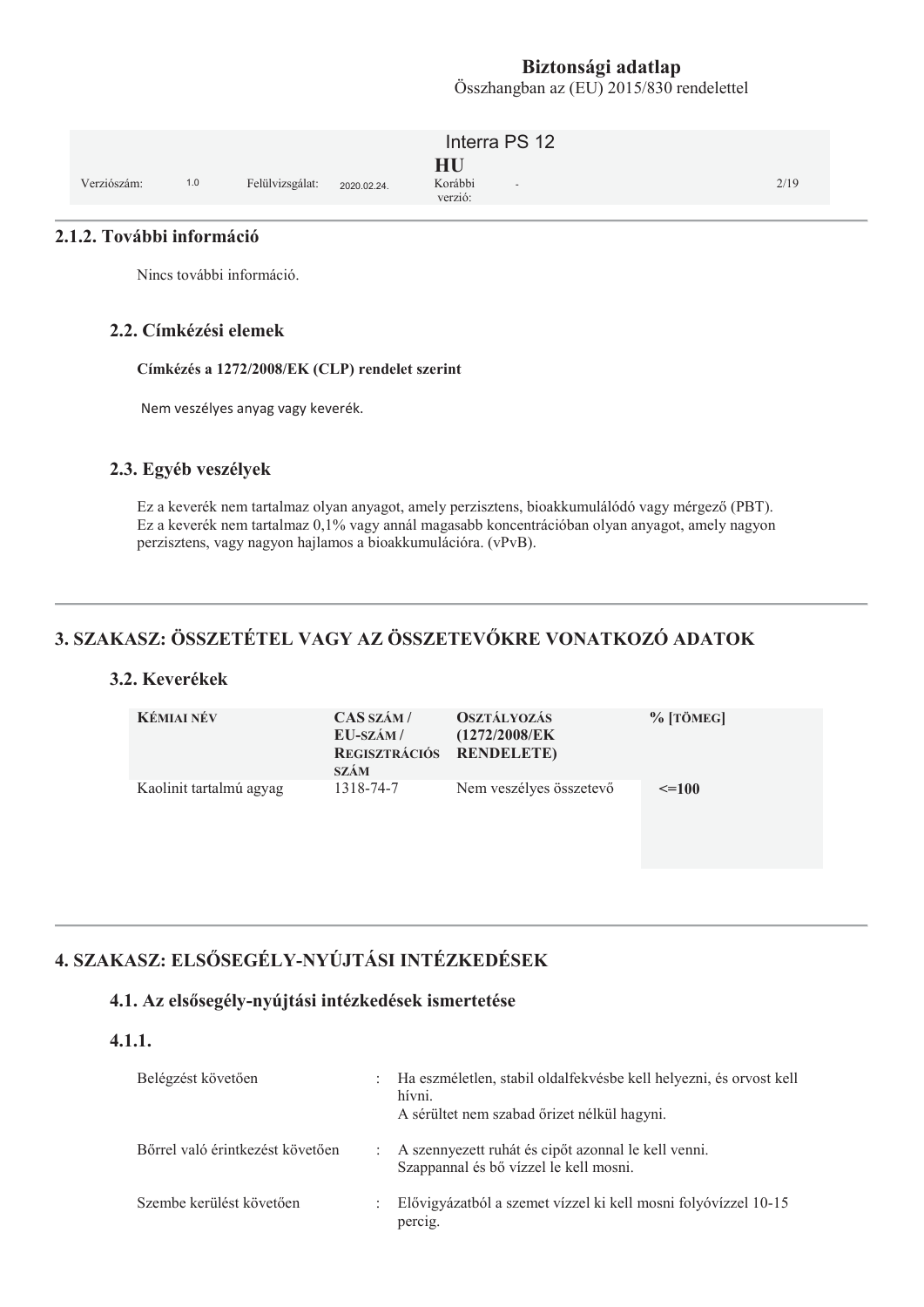| Verziószám:             | 1.0 | Felülvizsgálat:                                                                                                                                                                                                                                                            | 2020.02.24. | Interra PS 12<br>HU<br>Korábbi<br>verzió:                                                                                                                                                    | 3/19 |
|-------------------------|-----|----------------------------------------------------------------------------------------------------------------------------------------------------------------------------------------------------------------------------------------------------------------------------|-------------|----------------------------------------------------------------------------------------------------------------------------------------------------------------------------------------------|------|
|                         |     |                                                                                                                                                                                                                                                                            |             | A kontaktlencsé(ke)t el kell távolítani.<br>A nem sérült szemet védeni kell.<br>Öblítés közben a szemet tágra kell nyitni.<br>Ha a szem irritációja folytatódik, szakorvoshoz kell fordulni. |      |
| Lenyelést követően<br>÷ |     | A szájat vízzel ki kell tisztítani és azután sok vizet kell inni.<br>A légutakat tisztán kell tartani.<br>Nem szabad tejet vagy alkoholtartalmú italt adni.<br>Öntudatlan embernek sosem szabad semmit adni szájon át.<br>Ha a tünetek nem szűnnek meg, orvost kell hívni. |             |                                                                                                                                                                                              |      |
| 4.1.2.                  |     |                                                                                                                                                                                                                                                                            |             |                                                                                                                                                                                              |      |
| a)                      |     |                                                                                                                                                                                                                                                                            |             | Orvoshoz kell fordulni.<br>A biztonsági adatlapot az orvosnak meg kell mutatni.<br>Ha a tünetek nem szűnnek meg, orvost kell hívni.                                                          |      |
| b)                      |     |                                                                                                                                                                                                                                                                            |             | A sérültet nem szabad őrizet nélkül hagyni.                                                                                                                                                  |      |
| $\circ$ )               |     |                                                                                                                                                                                                                                                                            |             | Bőrrel való érintkezés esetén: A szennyezett ruhát és cipőt azonnal<br>le kell venni.                                                                                                        |      |
| d)                      |     |                                                                                                                                                                                                                                                                            |             | Szorosan illeszkedő biztonsági védőszemüveg<br>Megfelelő védőfelszerelést kell viselni.                                                                                                      |      |
|                         |     |                                                                                                                                                                                                                                                                            |             | 4.2. A legfontosabb - akut és késleltetett - tünetek és hatások                                                                                                                              |      |
| Tünetek                 |     |                                                                                                                                                                                                                                                                            |             | Senki által nem ismert.                                                                                                                                                                      |      |
| Hatások                 |     |                                                                                                                                                                                                                                                                            |             | Senki által nem ismert.                                                                                                                                                                      |      |
|                         |     |                                                                                                                                                                                                                                                                            |             | 4.3. A szükséges azonnali orvosi ellátás és különleges ellátás jelzése                                                                                                                       |      |
| Kezelés                 |     |                                                                                                                                                                                                                                                                            |             | Az elsősegély nyújtó eljárást az ipari egészségügyért felelős<br>orvossal konzultálva kell bevezetni.                                                                                        |      |

5. SZAKASZ: TŰZOLTÁSI INTÉZKEDÉSEK

## 5.1. Oltóanyag

| A megfelelő oltóanyag    | : A helyi feltételeknek és a környezetnek megfelelő oltási<br>intézkedéseket kell tenni. |
|--------------------------|------------------------------------------------------------------------------------------|
| Az alkalmatlan oltóanyag | : Nagy térfogatú vízsugár                                                                |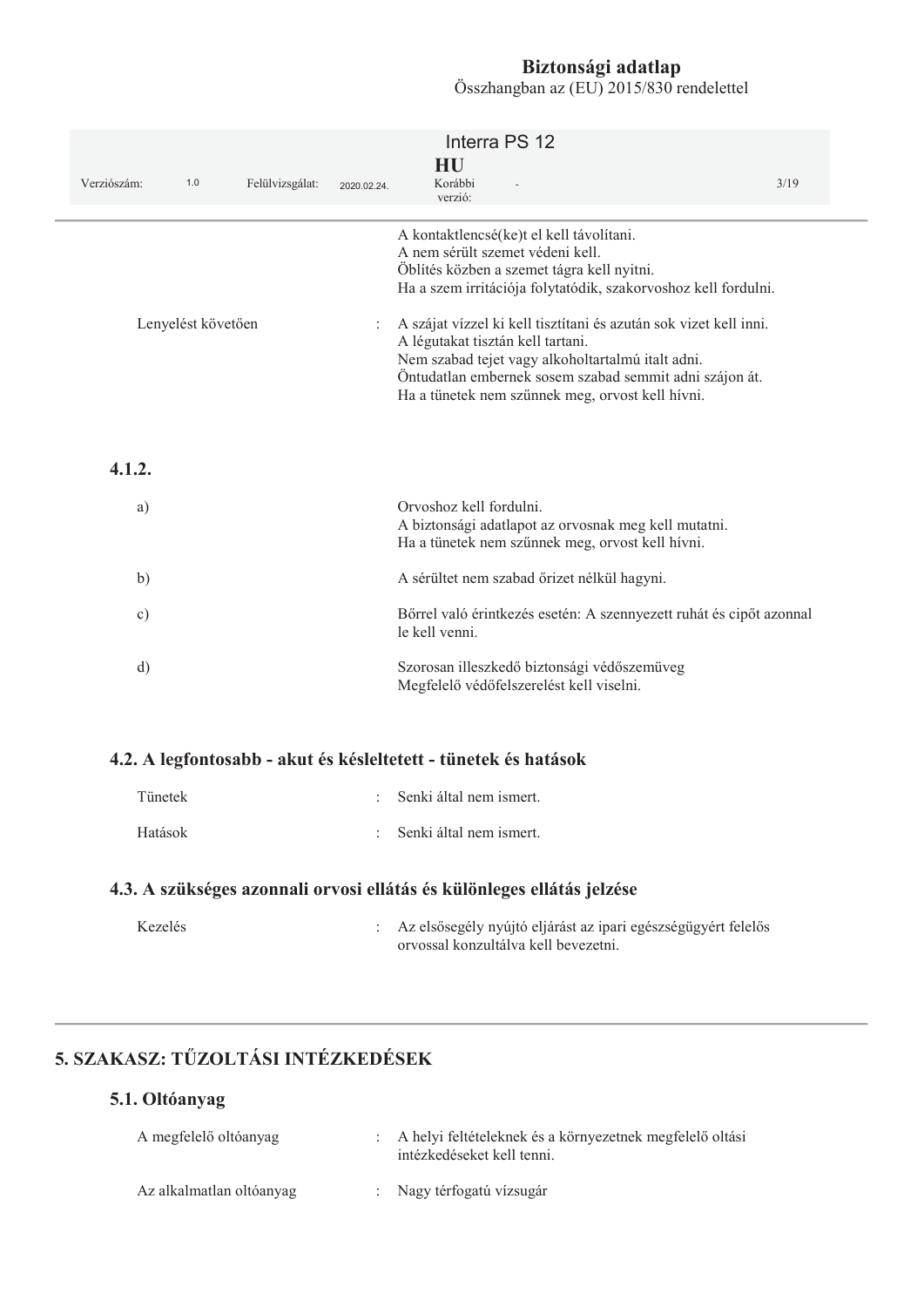Összhangban az (EU) 2015/830 rendelettel

|                                                                 |                                         |                                 |                | Interra PS 12<br>HU                                                                                                                                                                                                                       |      |  |  |
|-----------------------------------------------------------------|-----------------------------------------|---------------------------------|----------------|-------------------------------------------------------------------------------------------------------------------------------------------------------------------------------------------------------------------------------------------|------|--|--|
| Verziószám:                                                     | 1.0                                     | Felülvizsgálat:                 | 2020.02.24.    | Korábbi<br>verzió:                                                                                                                                                                                                                        | 4/19 |  |  |
| 5.2. Az anyaghoz vagy a keverékhez társuló különleges veszélyek |                                         |                                 |                |                                                                                                                                                                                                                                           |      |  |  |
|                                                                 |                                         | Veszélyes égéstermékek          | ÷              | Nem ismert.                                                                                                                                                                                                                               |      |  |  |
|                                                                 | További információk                     |                                 |                | A tűzoltáskor keletkező elfolyó vizet nem szabad a csatornába<br>vagy folyóvízbe engedni.                                                                                                                                                 |      |  |  |
|                                                                 |                                         | 5.3. Tűzoltóknak szóló javaslat |                |                                                                                                                                                                                                                                           |      |  |  |
|                                                                 | Tűzoltók különleges<br>védőfelszerelése |                                 | $\ddot{\cdot}$ | Tűz esetén hordozható légzőkészüléket kell viselni.                                                                                                                                                                                       |      |  |  |
|                                                                 | További információk                     |                                 |                | Szabvány eljárás kémiai tüzek esetére.<br>A szennyezett tűzoltó vizet külön kell gyűjteni.<br>Tilos a csatornába engedni.<br>A tűz maradványait és a szennyezett tűzoltó vizet a helyi<br>szabályozásnak megfelelően kell megsemmisíteni. |      |  |  |

# 6. SZAKASZ: INTÉZKEDÉSEK VÉLETLENSZERŰ KÖRNYEZETBE JUTÁS ESETÉN

#### 6.1. Személyi óvintézkedések, egyéni védőeszközök és vészhelyzeti eljárások

#### 6.1.1. Nem sürgősségi ellátó személyzet esetén

| a) Védőeszköz           |                           | Személyi védőfelszerelést kell használni.                                                                      |
|-------------------------|---------------------------|----------------------------------------------------------------------------------------------------------------|
| b) Általános            | $\mathbb{R}^{\mathbb{Z}}$ | Megfelelő szellőzést kell biztosítani.<br>A porképződést el kell kerülni.<br>A por belégzését el kell kerülni. |
| c) Vészhelyzeti eljárás | $\mathbb{R}^n$            | A személyzetet biztonságos területre kell eltávolítani.                                                        |

#### 6.1.2. A sürgősségi ellátók esetében

Általános : Nincs különleges javaslat.

#### 6.2. Környezetvédelmi óvintézkedések

| Ovintézkedések | Nincs szükség különleges környezeti óvintézkedésekre. |
|----------------|-------------------------------------------------------|
|----------------|-------------------------------------------------------|

#### 6.3. A területi elhatárolás és a szennyezésmentesítés módszerei és anyagai

#### 6.3.1. Elhatárolási javaslat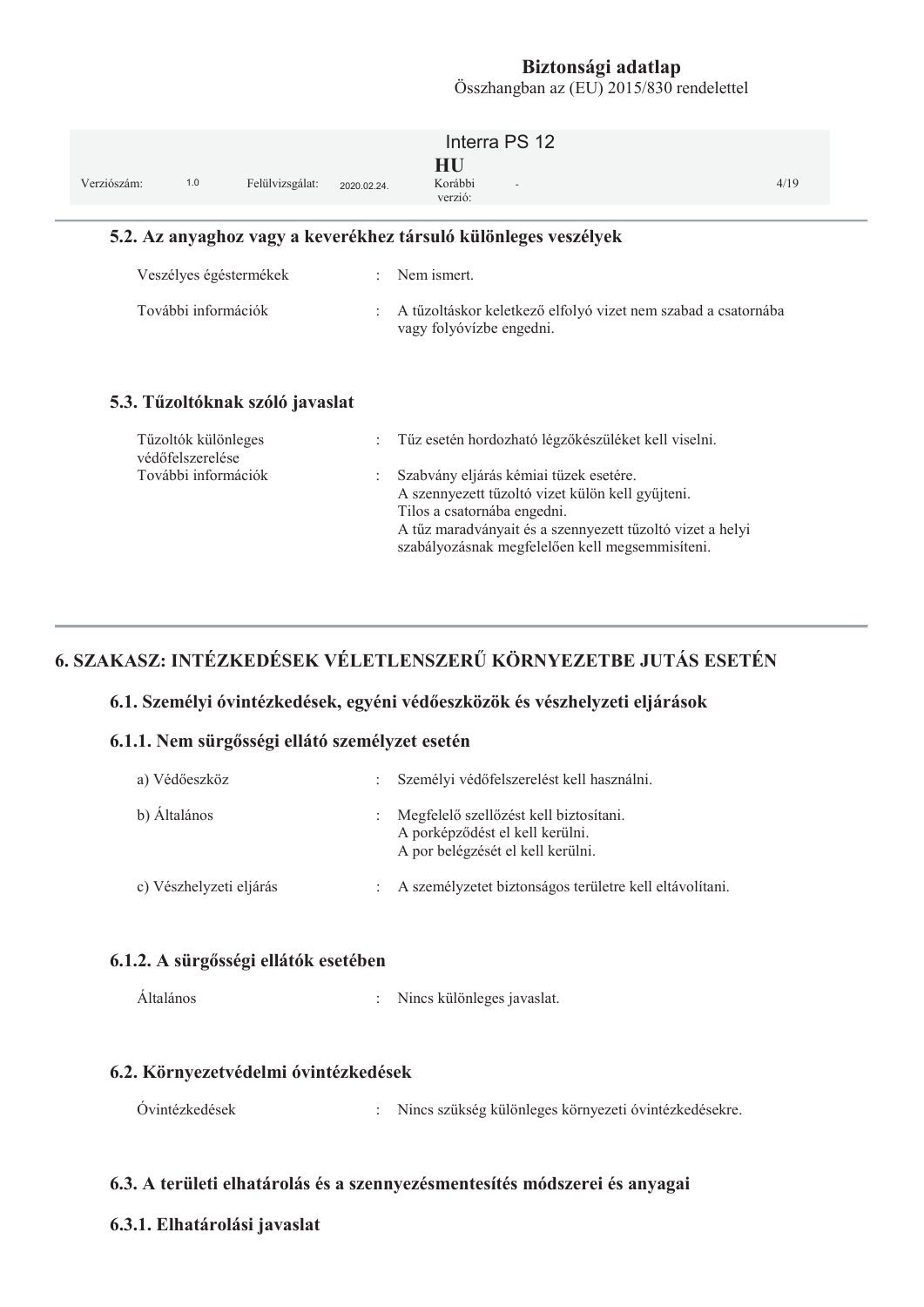| Verziószám:  | 1.0 | Felülvizsgálat:                       | 2020.02.24. | Interra PS 12<br>HU<br>Korábbi<br>$\sim$<br>verzió:                        | 5/19 |
|--------------|-----|---------------------------------------|-------------|----------------------------------------------------------------------------|------|
| a)           |     |                                       |             | Hulladékelhelyezés céljára megfelelő és zárt tartályokban kell<br>tartani. |      |
| $\mathbf{b}$ |     |                                       |             | Hulladékelhelyezés céljára megfelelő és zárt tartályokban kell<br>tartani. |      |
|              |     | 6.3.2. Szennyezésmentesítés módszerei |             |                                                                            |      |

| a) Semlegesítési eljárások | ÷                         | Nem ismert                                                                      |
|----------------------------|---------------------------|---------------------------------------------------------------------------------|
| b) Mentesítési eljárások   | $\mathbb{R}^{\mathbb{Z}}$ | Porképzés nélkül kell felszedni és eltávolítani.                                |
| c) Adszorbens anyagok      | ÷                         | Nem ismert                                                                      |
| d) Tisztítási eljárások    | ÷                         | Mechanikai úton szedje fel.<br>Porképzés nélkül kell felszedni és eltávolítani. |
| e) Vákuumos eljárások      | ÷                         | Nem ismert                                                                      |
| f) Berendezések            |                           | Általános takarító eszközök                                                     |

## 6.3.3. Szennyeződésekhez és a környezetbe jutáshoz kapcsolódó minden egyéb információ

| Egyéb információk               | $\therefore$ Nem ismert |
|---------------------------------|-------------------------|
|                                 |                         |
|                                 |                         |
| 6.4. Hivatkozás más szakaszokra |                         |

| Hivatkozások | : A biztonságos tárolásról lásd a 7. SZAKASZT.          |
|--------------|---------------------------------------------------------|
|              | A személyi védelemről lásd a 8. SZAKASZT.               |
|              | Az ártalmatlanítási szempontokat lásd a 13. SZAKASZBAN. |

# 7. SZAKASZ: KEZELÉS ÉS TÁROLÁS

# 7.1. A biztonságos kezelésre irányuló óvintézkedések

#### $7.1.1.$

| a) Tűz és robbanásvédelmi<br>információk          | : A porképződést el kell kerülni.                                                                                      |
|---------------------------------------------------|------------------------------------------------------------------------------------------------------------------------|
| b) Nem összeférhető<br>anyagok/keverékek kezelése | $:$ Nincs adat                                                                                                         |
| c) Újabb kockázatok elkerülése                    | : Figyelembe kell venni a biztonsági adatlap 6. SZAKASZÁT.<br>Figyelembe kell venni a biztonsági adatlap 8. SZAKASZÁT. |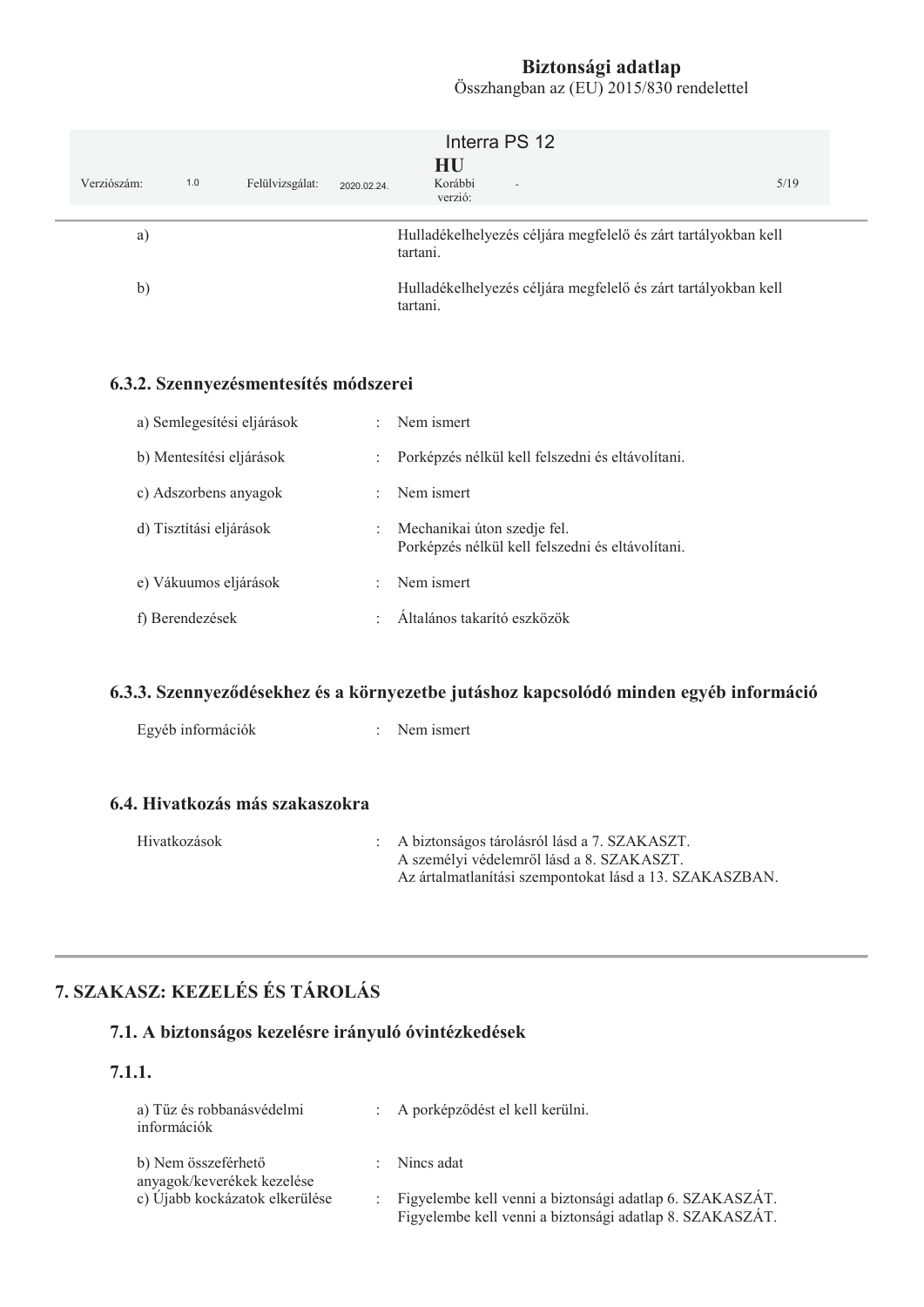Összhangban az (EU) 2015/830 rendelettel

| Verziószám:   | 1.0 | Felülvizsgálat:                  | 2020.02.24.          | Interra PS 12<br>HU<br>Korábbi<br>verzió:                                                                                                                                            | 6/19 |
|---------------|-----|----------------------------------|----------------------|--------------------------------------------------------------------------------------------------------------------------------------------------------------------------------------|------|
|               |     |                                  |                      | Belélegezhető részecskék képződését el kell kerülni.<br>A gőzt/port nem szabad belélegezni.<br>Azokon a helyeken, ahol por képződik, megfelelő elszívást kell<br>biztosítani.        |      |
|               |     | d) Környezetbe jutás csökkentése | $\ddot{\phantom{a}}$ | Kerülni kell az anyagnak a környezetbe való kijutását.                                                                                                                               |      |
| 7.1.2.        |     |                                  |                      |                                                                                                                                                                                      |      |
| a)            |     |                                  |                      | Használat közben enni, inni nem szabad.<br>Használat közben tilos a dohányzás.                                                                                                       |      |
| b)            |     |                                  |                      | Az öblítővíz elhelyezését a helyi és nemzeti szabályozásoknak<br>megfelelően kell megoldani.<br>Szünetek előtt és közvetlenül a termékhez való hozzányúlás után<br>kezet kell mosni. |      |
| $\mathbf{c})$ |     |                                  |                      | Bőrrel, szemmel és ruhával lehetőleg ne érintkezzen.                                                                                                                                 |      |

#### 7.2. A biztonságos tárolás feltételei, az esetleges összeférhetetlenséggel együtt

| A tároló helyiségekre és<br>a tartályokra vonatkozó<br>követelmények | : A tartályt száraz és jól szellőző helyen szorosan zárva kell tartani.<br>Az elektromos berendezéseknek/munkaanyagoknak meg kell<br>felelniük a technológiai biztonsági normáknak.<br>Száraz helyen kell tartani.<br>Az utasítás szerint tárolya és alkalmazya nem bomlik. |
|----------------------------------------------------------------------|-----------------------------------------------------------------------------------------------------------------------------------------------------------------------------------------------------------------------------------------------------------------------------|
| Együttes tárolással kapcsolatos<br>információk                       | : Nincs korlátozás.                                                                                                                                                                                                                                                         |

#### 7.3. Meghatározott végfelhasználás (végfelhasználások)

| Különleges felhasználás(ok) |  | : Ennek az anyagnak/keveréknek a használatáról lásd a műszaki<br>útmutatókat |
|-----------------------------|--|------------------------------------------------------------------------------|
|-----------------------------|--|------------------------------------------------------------------------------|

# 8. SZAKASZ: AZ EXPOZÍCIÓ ELLENI VÉDEKEZÉS/EGYÉNI VÉDELEM

#### 8.1. Ellenőrzési paraméterek

#### 8.1.1. Foglalkozási expozíciós határértékek

Nem tartalmaz olyan anyagot, amelynek munkahelyi expozíciós határértéke van.

#### 8.1.2. Ajánlott monitoring eljárások

Lásd a 8.1.1. SZAKASZT.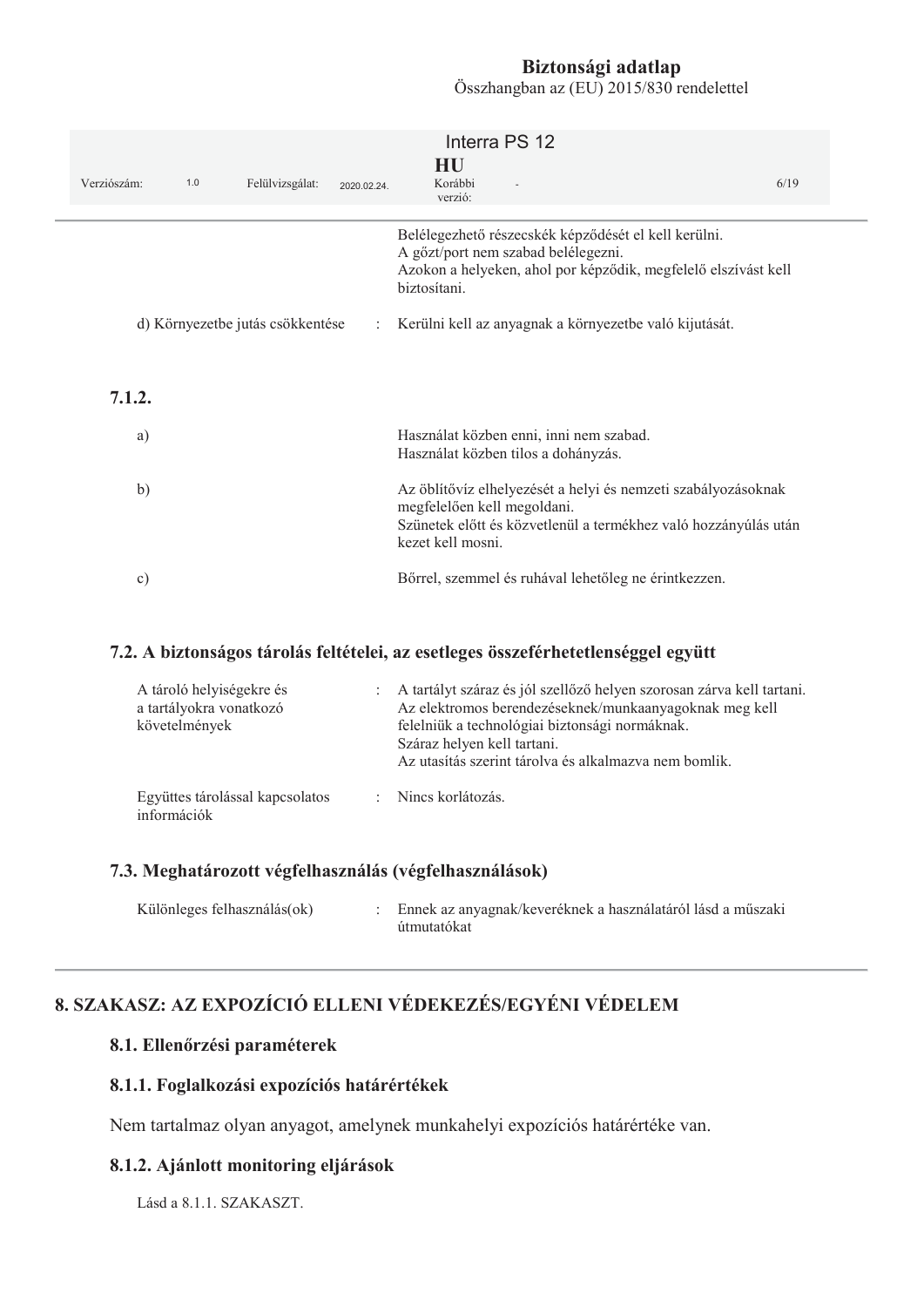|             |     |                 |             | Interra PS 12                  |      |
|-------------|-----|-----------------|-------------|--------------------------------|------|
| Verziószám: | 1.0 | Felülvizsgálat: | 2020.02.24. | HU<br>Korábbi<br>н.<br>verzió: | 7/19 |

#### 8.1.3. Légszennyező anyag foglalkozási expozíciós határértéke/ biológiai határértéke

Nem tartalmaz olyan anyagot, amelynek munkahelyi expozíciós határértéke van.

#### 8.1.4. A releváns DNEL/PNEC és egyéb küszöbértékek

#### 8.1.4.1. emberi egészségre vonatkozó határértékek

Nem tartalmaz olyan anyagot, amelynek munkahelyi expozíciós határértéke van.

#### 8.1.4.2. környezetre vonatkozó határértékek

Nem tartalmaz olyan anyagot, amelynek környezetre vonatkozó határértéke van.

#### 8.1.5. Kockázatkezelési intézkedésekről való döntéshez ellenőrző sávos megközelítés használatának részletes információi

Nincs ellenőrzősávos megközelítés használva.

#### 8.2. Az expozíció elleni védekezés

#### 8.2.1. Megfelelő műszaki ellenőrzés

Nincs adat (Nem meghatározott) Figyelembe kell venni a biztonsági adatlap 7. SZAKASZÁT.

#### 8.2.2. Egyéni óvintézkedések, például egyéni védőeszközök

#### $8.2.2.1.$

Egyéni tűzvédelmi eszközökkel kapcsolatos javaslatért vegye figyelembe az 5. SZAKASZT.

#### **8.2.2.2. Különböző területekre alkalmas védőeszközök**

| a) szem-/ arcvédelem |                           | Szemmosó palack tiszta vízzel<br>Szorosan illeszkedő biztonsági védőszemüveg |
|----------------------|---------------------------|------------------------------------------------------------------------------|
| b) bőrvédelem        |                           | : Port át nem engedő védőruha<br>A bőrrel való érintkezést el kell kerülni.  |
| i) kézvédelem        | $\mathbb{Z}^{\mathbb{Z}}$ | Hosszú vagy ismételt érintkezés esetén védőkesztyűt kell viselni.            |
| ii) egyéb            | $\ddot{\phantom{a}}$      | Nem ismert                                                                   |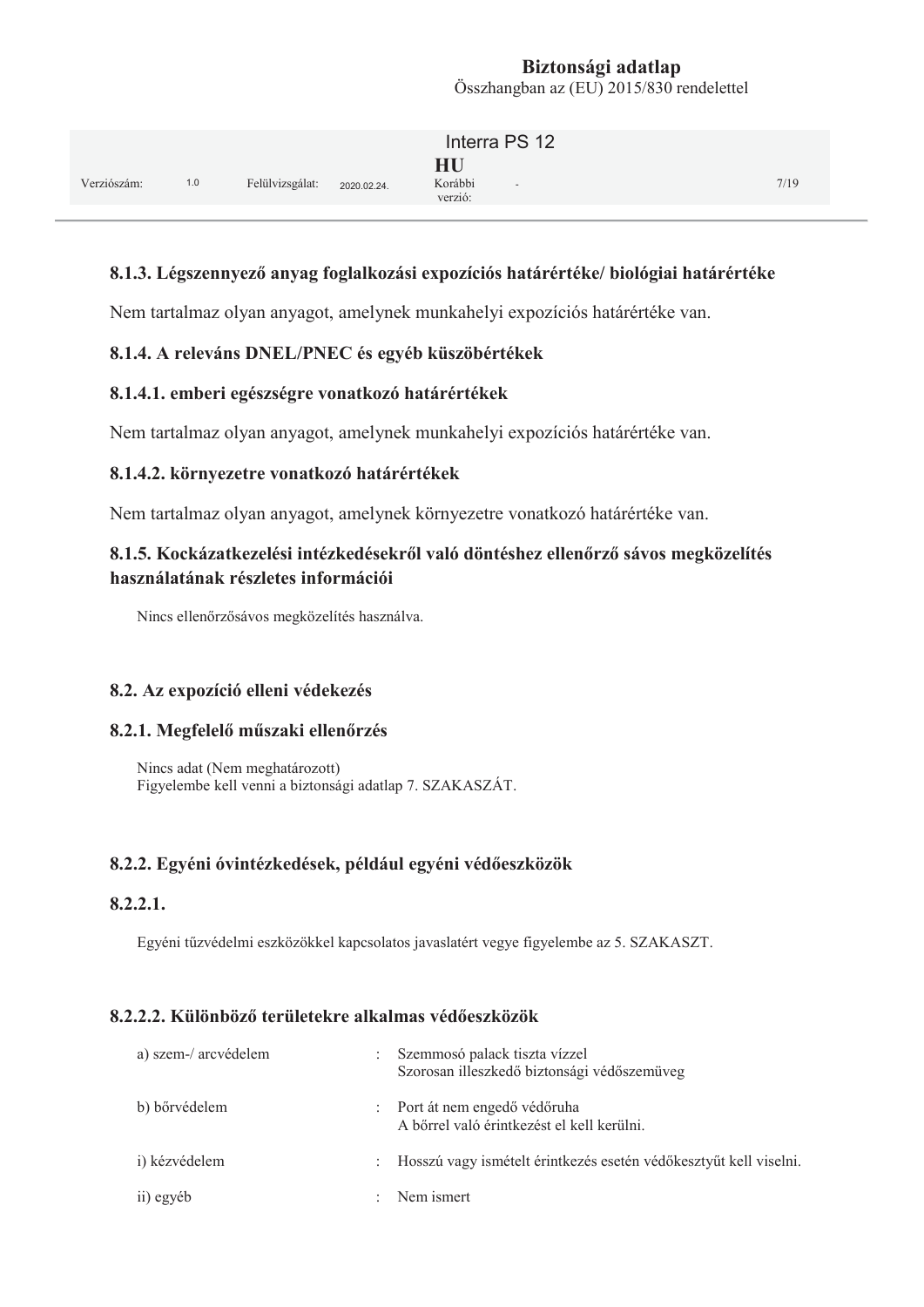| Verziószám:  | 1.0                    | Felülvizsgálat:              | 2020.02.24.                                                | Interra PS 12<br>HU<br>Korábbi<br>$\sim$<br>verzió:                                                 | 8/19 |
|--------------|------------------------|------------------------------|------------------------------------------------------------|-----------------------------------------------------------------------------------------------------|------|
|              | c) a légutak védelme   |                              | $\mathcal{L}$                                              | Általában nincs szükség személyi légzésvédő készülékre.                                             |      |
| d) hőveszély |                        |                              | : Rendeltetésszerű használat esetén nem lép fel hőveszély. |                                                                                                     |      |
|              | higiéniai intézkedések | e) általános óvintézkedések/ | $\mathbb{Z}^{\mathbb{Z}}$                                  | Megfelelő védőfelszerelést kell viselni.<br>A használat közben enni, inni és dohányozni nem szabad. |      |

#### 8.2.3. A környezeti expozíció elleni védekezés

Nincs szükség különleges környezeti óvintézkedésekre.

# 9. SZAKASZ: FIZIKAI ÉS KÉMIAI TULAJDONSÁGOK

### 9.1. Az alapvető fizikai és kémiai tulajdonságokra vonatkozó információk

| a) külső jellemzők                                                         |                | szilárd<br>fehér               |
|----------------------------------------------------------------------------|----------------|--------------------------------|
| b) szag                                                                    | $\vdots$       | szagtalan                      |
| c) szagküszöbérték                                                         | $\ddot{\cdot}$ | Nincs adat (Nem meghatározott) |
| d) pH-érték (vízben)                                                       | $\vdots$       | Nincs adat (Nem meghatározott) |
| e) olvadáspont/fagyáspont<br>f) kezdő forráspont és<br>forrásponttartomány | ÷              | $>$ 500 °C<br>$>$ 500 °C       |
| g) lobbanáspont                                                            | $\ddot{\cdot}$ | Nincs adat (Nem meghatározott) |
| h) párolgási sebesség                                                      | $\ddot{\cdot}$ | Nincs adat (Nem meghatározott) |
| i) gyúlékonyság (szilárd,                                                  | $\ddot{\cdot}$ | Nincs adat (Nem meghatározott) |
| gázhalmazállapot)<br>j) felső/ alsó gyulladási határ vagy                  | $\ddot{\cdot}$ | Nincs adat (Nem meghatározott) |
| robbanási tartományok<br>k) gőznyomás                                      | $\ddot{\cdot}$ | Nincs adat (Nem meghatározott) |
| l) gőzsűrűség                                                              | $\ddot{\cdot}$ | Nincs adat (Nem meghatározott) |
| m) relatív sűrűség                                                         | $\ddot{\cdot}$ | Nincs adat (Nem meghatározott) |
| n) oldékonyság (oldékonyságok)<br>Vízben való oldhatóság                   |                | Nincs adat (Nem meghatározott) |
| Apoláris oldószerben való                                                  | $\ddot{\cdot}$ | Nincs adat (Nem meghatározott) |
| oldhatóság<br>o) megoszlási hányados: n-<br>oktanol/víz                    | $\ddot{\cdot}$ | Nincs adat (Nem meghatározott) |
| p) öngyulladási hőmérséklet                                                | $\ddot{\cdot}$ | Nincs adat (Nem meghatározott) |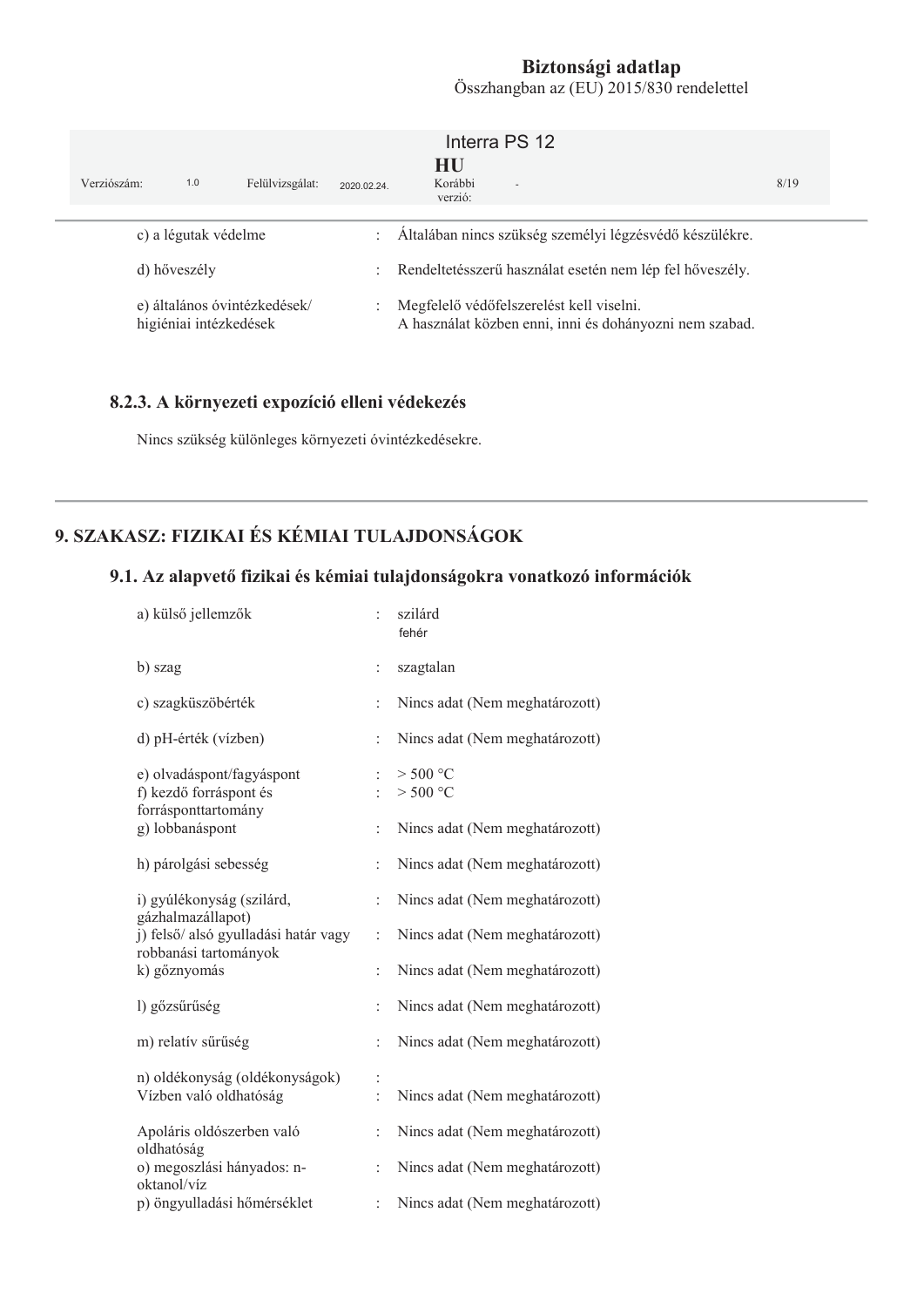| Verziószám:<br>1.0<br>Felülvizsgálat:                                                                                     | Interra PS 12<br>HU<br>Korábbi<br>2020.02.24.<br>$\sim$<br>verzió:                                                                                                                                                                                                                                                                                                                                                                                              | 9/19 |
|---------------------------------------------------------------------------------------------------------------------------|-----------------------------------------------------------------------------------------------------------------------------------------------------------------------------------------------------------------------------------------------------------------------------------------------------------------------------------------------------------------------------------------------------------------------------------------------------------------|------|
| q) bomlási hőmérséklet                                                                                                    | Nincs adat (Nem meghatározott)<br>$\mathcal{I}^{\mathcal{I}^{\mathcal{I}^{\mathcal{I}^{\mathcal{I}^{\mathcal{I}^{\mathcal{I}^{\mathcal{I}^{\mathcal{I}^{\mathcal{I}^{\mathcal{I}^{\mathcal{I}^{\mathcal{I}^{\mathcal{I}^{\mathcal{I}^{\mathcal{I}^{\mathcal{I}^{\mathcal{I}^{\mathcal{I}^{\mathcal{I}^{\mathcal{I}^{\mathcal{I}^{\mathcal{I}^{\mathcal{I}^{\mathcal{I}^{\mathcal{I}^{\mathcal{I}^{\mathcal{I}^{\mathcal{I}^{\mathcal{I}^{\mathcal{I}^{\mathcal$ |      |
| r) viszkozitás<br>Dinamikus viszkozitás<br>Kinematikai viszkozitás<br>s) robbanásveszélyesség<br>t) oxidáló tulajdonságok | Nincs adat (Nem meghatározott)<br>÷<br>Nincs adat (Nem meghatározott)<br>÷.<br>Nincs adat (Nem meghatározott)<br>÷<br>Nincs adat (Nem meghatározott)<br>÷                                                                                                                                                                                                                                                                                                       |      |
| 9.2. Egyéb információk                                                                                                    |                                                                                                                                                                                                                                                                                                                                                                                                                                                                 |      |

| Térfogatsúly |  | Nincs adat (Nem meghatározott) |
|--------------|--|--------------------------------|
|--------------|--|--------------------------------|

# 10. SZAKASZ: STABILITÁS ÉS REAKCIÓKÉSZSÉG

#### 10.1. Reakciókészség

Az ajánlott tárolási feltételek mellett stabil.

#### 10.2. Kémiai stabilitás

Az utasítás szerint tárolya és alkalmazya nem bomlik.

#### 10.3. A veszélyes reakciók lehetősége

| Veszélyes reakciók | : Az ajánlott tárolási feltételek mellett stabil. |
|--------------------|---------------------------------------------------|
|                    | Az utasítás szerint használya nem bomlik.         |
|                    | Külön említésre méltó veszély nincs.              |

### 10.4. Kerülendő körülmények

Kerülendő körülmények : Nincs adat

#### 10.5. Nem összeférhető anyagok

Kerülendő anyagok : Nincs adat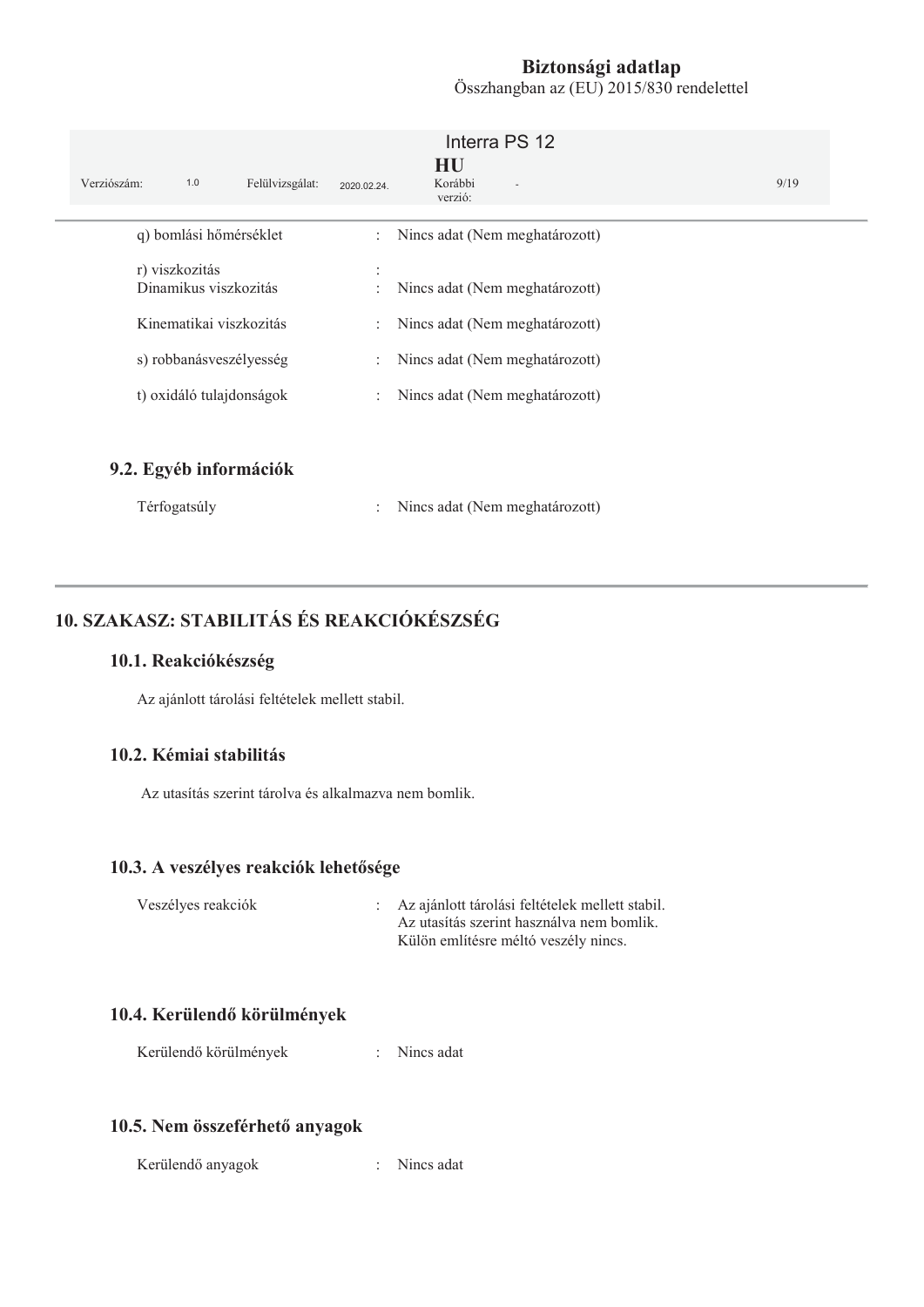| Verziószám: | 1.0 | Felülvizsgálat:                | 2020.02.24. | HU<br>Korábbi<br>verzió: | Interra PS 12<br>$\sim$             | 10/19 |  |
|-------------|-----|--------------------------------|-------------|--------------------------|-------------------------------------|-------|--|
|             |     | 10.6. Veszélyes bomlástermékek |             |                          |                                     |       |  |
|             |     | Veszélyes bomlástermékek       |             |                          | : Normál körülmények között stabil. |       |  |

# 11. SZAKASZ: TOXIKOLÓGIAI ADATOK

# 11.1. A toxikológiai hatásokra vonatkozó információ

| a) Akut toxicitás, szájon át: | Termék     |                      | A rendelkezésre álló információk<br>alapján nem került besorolásra. |
|-------------------------------|------------|----------------------|---------------------------------------------------------------------|
|                               | Megjegyzés |                      | Nincs adat                                                          |
|                               |            |                      |                                                                     |
|                               |            |                      |                                                                     |
| kaolinit (1318-74-7)          |            |                      |                                                                     |
|                               | Megjegyzés | $\ddot{\cdot}$       | Nincs adat (nem meghatározott)                                      |
| Akut toxicitás, belélegzés:   | Termék     |                      | A rendelkezésre álló információk                                    |
|                               | Megjegyzés | $\ddot{\cdot}$       | alapján nem került besorolásra.<br>Nincs adat                       |
| kaolinit (1318-74-7)          |            |                      |                                                                     |
|                               | Megjegyzés | $\ddot{\phantom{a}}$ | Nincs adat (nem meghatározott)                                      |
| Akut toxicitás, bőrön át:     | Termék     |                      | A rendelkezésre álló információk                                    |
|                               | Megjegyzés |                      | alapján nem került besorolásra.<br>Nincs adat                       |
| kaolinit (1318-74-7)          |            |                      |                                                                     |
|                               | Megjegyzés | $\ddot{\cdot}$       | Nincs adat (nem meghatározott)                                      |
| b) Bőrkorrózió/ bőrirritáció: | Termék     | $\ddot{\cdot}$       | A rendelkezésre álló információk                                    |
|                               | Megjegyzés |                      | alapján nem került besorolásra.<br>Az Európai Unió osztályozási     |
|                               |            |                      | feltételei alapján a termék nem<br>bőrizgató hatású                 |
| kaolinit (1318-74-7)          |            |                      |                                                                     |
|                               |            |                      |                                                                     |
|                               | Megjegyzés | :                    | Nincs adat (nem meghatározott)                                      |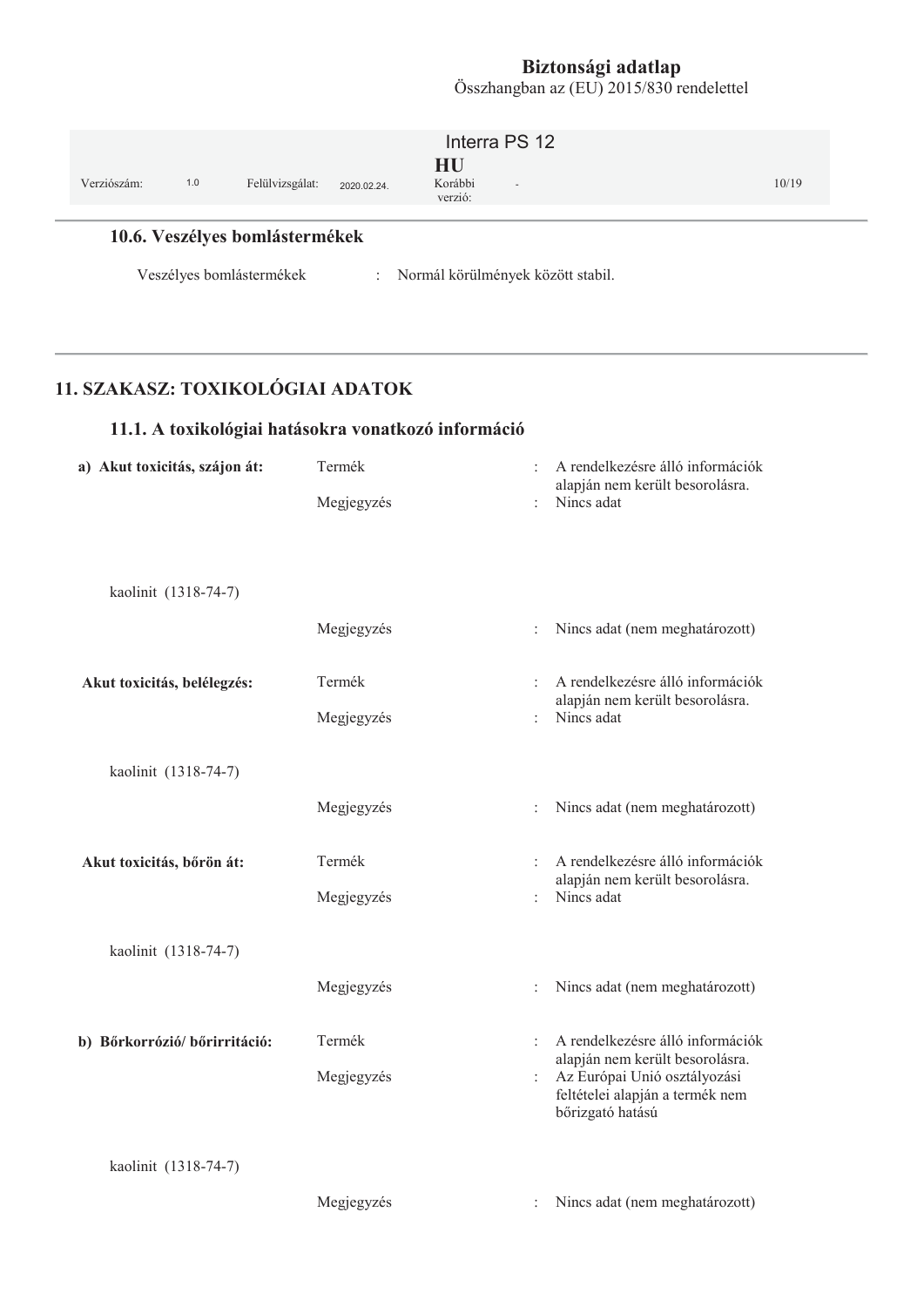|                                                             |             | Interra PS 12            |                                                                                                                                |       |
|-------------------------------------------------------------|-------------|--------------------------|--------------------------------------------------------------------------------------------------------------------------------|-------|
| Verziószám:<br>1.0<br>Felülvizsgálat:                       | 2020.02.24. | HU<br>Korábbi<br>verzió: |                                                                                                                                | 11/19 |
| c) Súlyos szemkárosodás/<br>szemirritáció:                  | Termék      |                          | A rendelkezésre álló információk<br>$\ddot{\phantom{a}}$<br>alapján nem került besorolásra.                                    |       |
| kaolinit (1318-74-7)                                        |             |                          |                                                                                                                                |       |
|                                                             | Megjegyzés  |                          | Nincs adat (nem meghatározott)                                                                                                 |       |
| d) Légzőszervi vagy<br>bőrszenzibilizáció:                  | Termék      |                          | A rendelkezésre álló információk<br>$\ddot{\cdot}$<br>alapján nem került besorolásra.                                          |       |
| kaolinit (1318-74-7)                                        |             |                          |                                                                                                                                |       |
|                                                             | Megjegyzés  |                          | Nincs adat (nem meghatározott)<br>$\ddot{\cdot}$                                                                               |       |
| e) Csírasejt-mutagenitás:<br>In vitro genotoxicitás         | Termék      |                          | A rendelkezésre álló információk<br>÷<br>alapján nem került besorolásra.                                                       |       |
| In vivo genotoxicitás                                       | Termék      |                          | A rendelkezésre álló információk<br>÷<br>alapján nem került besorolásra.                                                       |       |
| kaolinit (1318-74-7)                                        |             |                          |                                                                                                                                |       |
|                                                             | Megjegyzés  |                          | Nincs adat (nem meghatározott)                                                                                                 |       |
| f) Rákkeltő hatás:                                          | Termék      |                          | A rendelkezésre álló információk<br>$\ddot{\phantom{a}}$<br>alapján nem került besorolásra.                                    |       |
| kaolinit (1318-74-7)                                        |             |                          |                                                                                                                                |       |
|                                                             | Megjegyzés  |                          | Nincs adat (nem meghatározott)                                                                                                 |       |
| g) Reprodukciós toxicitás:<br>A fogamzóképességre gyakorolt | Termék      |                          | A rendelkezésre álló információk<br>$\ddot{\phantom{a}}$                                                                       |       |
| hatások<br>Hatások a magzat fejlődésére                     | Termék      |                          | alapján nem került besorolásra.<br>A rendelkezésre álló információk<br>$\ddot{\phantom{a}}$<br>alapján nem került besorolásra. |       |
| kaolinit (1318-74-7)                                        |             |                          |                                                                                                                                |       |
|                                                             | Megjegyzés  |                          | Nincs adat (nem meghatározott)                                                                                                 |       |
| h) Egyetlen expozíció utáni                                 | Termék      |                          | A rendelkezésre álló információk                                                                                               |       |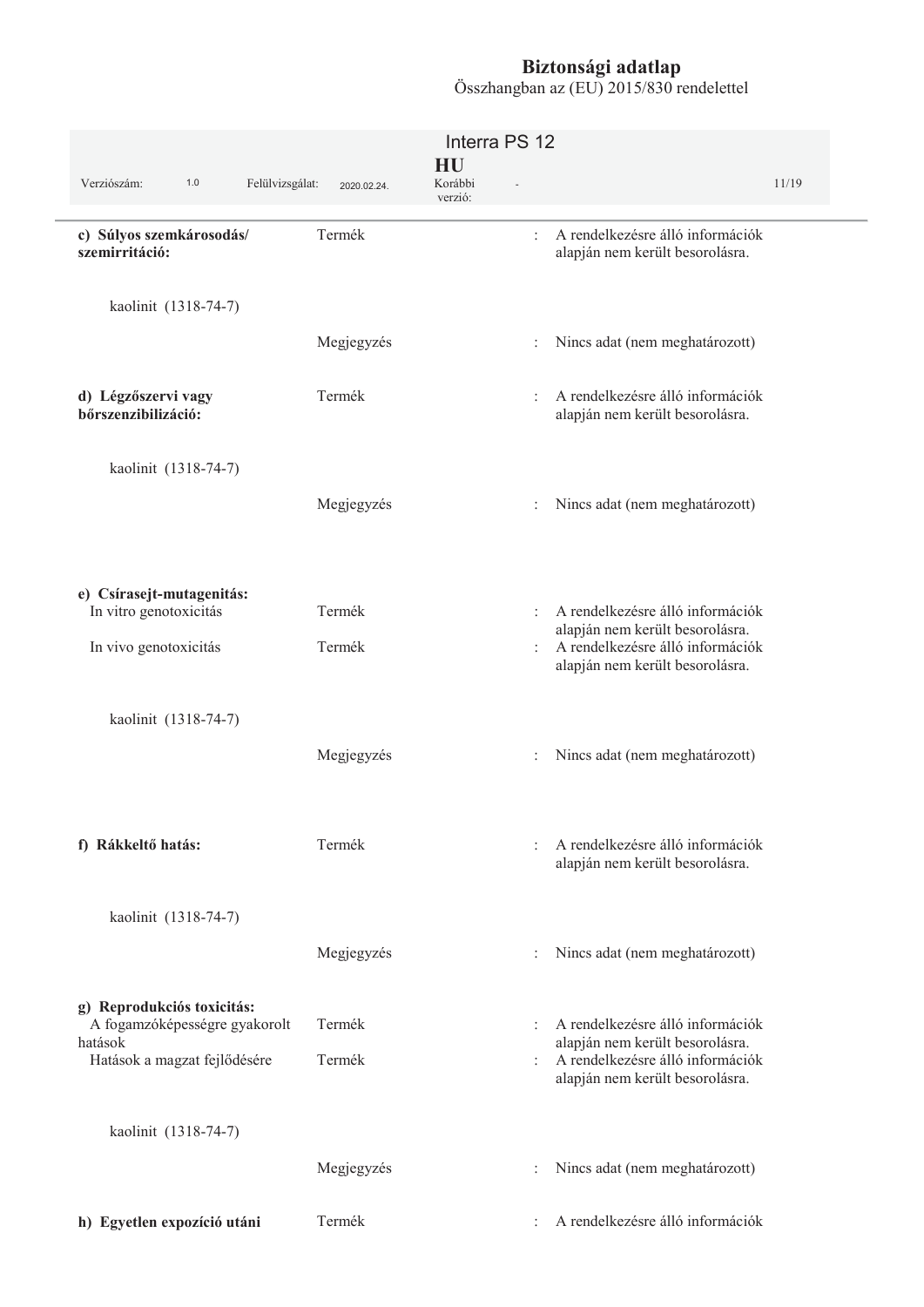Összhangban az (EU) 2015/830 rendelettel

|                                                             |             | Interra PS 12            |                                                                     |       |
|-------------------------------------------------------------|-------------|--------------------------|---------------------------------------------------------------------|-------|
| Verziószám:<br>1.0<br>Felülvizsgálat:                       | 2020.02.24. | HU<br>Korábbi<br>verzió: |                                                                     | 12/19 |
| célszervi toxicitás (STOT):                                 |             |                          | alapján nem került besorolásra.                                     |       |
| kaolinit (1318-74-7)                                        |             |                          |                                                                     |       |
|                                                             | Megjegyzés  | $\ddot{\cdot}$           | Nincs adat (nem meghatározott)                                      |       |
| i) Ismétlődő expozíció utáni<br>célszervi toxicitás (STOT): | Termék      | $\ddot{\phantom{0}}$     | A rendelkezésre álló információk<br>alapján nem került besorolásra. |       |
| kaolinit (1318-74-7)                                        | Megjegyzés  | $\ddot{\phantom{a}}$     | Nincs adat (nem meghatározott)                                      |       |
| j) Aspirációs veszély:                                      | Termék      | ÷                        | A rendelkezésre álló információk<br>alapján nem került besorolásra. |       |
| kaolinit (1318-74-7)                                        |             |                          |                                                                     |       |
|                                                             | Megjegyzés  | $\ddot{\cdot}$           | Nincs adat (nem meghatározott)                                      |       |

#### 11.1.1. Veszélyességi osztályra vonatkozó kiegészítő információk

Nincs a veszélyességi osztályozásra vonatkozó kiegészítő információ.

#### 11.1.2. Toxikológiai információk ismertetésének kiegészítő információi

Nincs kiegészítő információ. Figyelembe kell venni a biztonsági adatlap 11.1. SZAKASZÁT.

#### 11.1.3. Jelentős mennyiségű vizsgálati adat esetén összefoglaló

Nem áll rendelkezésre kiemelkedő mennyiségű toxikológiai adat, mely indokolttá tenné a vizsgálati adatok összefoglalását.

#### 11.1.4. Besorolási kritériumok nem teljesülése esetén az alátámasztó információk

A termék nem tartalmaz veszélyesként besorolt összetevőket.

#### 11.1.5. A valószínű expozíciós utakra vonatkozó információk

Figyelembe kell venni a biztonsági adatlap 11.1. SZAKASZÁT.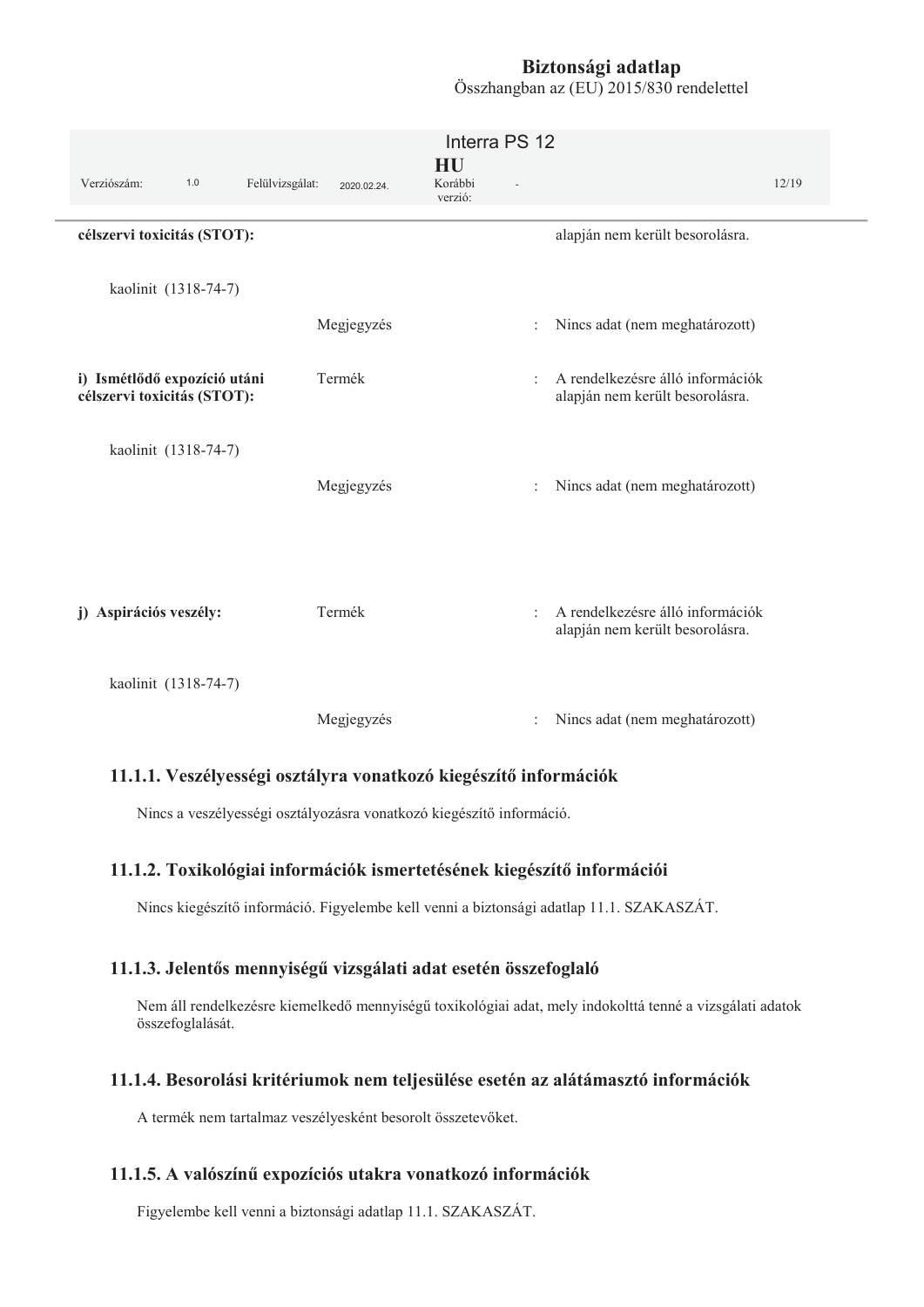|             |     |                 |             | Interra PS 12                                        |       |
|-------------|-----|-----------------|-------------|------------------------------------------------------|-------|
| Verziószám: | 1.0 | Felülvizsgálat: | 2020.02.24. | HU<br>Korábbi<br>$\overline{\phantom{a}}$<br>verzió: | 13/19 |

#### 11.1.6. A fizikai, kémiai és toxikológiai jellegzetességekkel kapcsolatos tünetek

Az expozíciót követően jelentkező, a keverék fizikai, kémiai és toxikológiai jellemzőihez kapcsolódó tünetek nem lettek meghatározva. Figyelembe kell venni a biztonsági adatlap 11.1. SZAKASZÁT.

#### 11.1.7. A rövid és hosszú távú expozícióból származó késleltetett és azonnali hatások, valamint krónikus hatások

Figyelembe kell venni a biztonsági adatlap 11.1. SZAKASZÁT, mely tartalmazza azon hatások adatait, melyek meghatározásra kerültek.

#### 11.1.8. A kölcsönhatásokból eredő hatások

Nincs adat (Nem meghatározott).

#### 11.1.9. Az egyedi adatok hiánya

Adatok hiánya esetén, hasonló anyagok adatai nem kerültek felhasználásra.

#### 11.1.10. Keverékek

Mivel a keverék egészére egészségi hatás nem került meghatározásra, a 3. SZAKASZBAN feltűntetett releváns anyagokra vonatkozóan megadott lényeges tájékoztatást a 11.1 SZAKASZ tartalmazza.

#### 11.1.11. A keverék és az anyag kapcsolatára vonatkozó információ

#### 11.1.11.1. Releváns anyagok kölcsönhatására, szervezetben kialakuló metabolitjaira vonatkozó információk

Nem meghatározott a releváns anyagok kölcsönhatása, metabolitjai se in vitro, se in vivo, se in silico módon.

#### 11.1.11.2. A keverék egészségi hatásainak összességéhez hozzájáruló komponensek koncentrációjára vonatkozó információk

A keverékben lévő anyagok közötti kölcsönhatásra nem áll rendelkezésre információ, ezért az egyes anyagok egészségi hatásait külön-külön a 11.1 SZAKASZ tartalmazza.

#### 11.1.12. Egyéb információk

Nem áll rendelkezésre egyéb információ.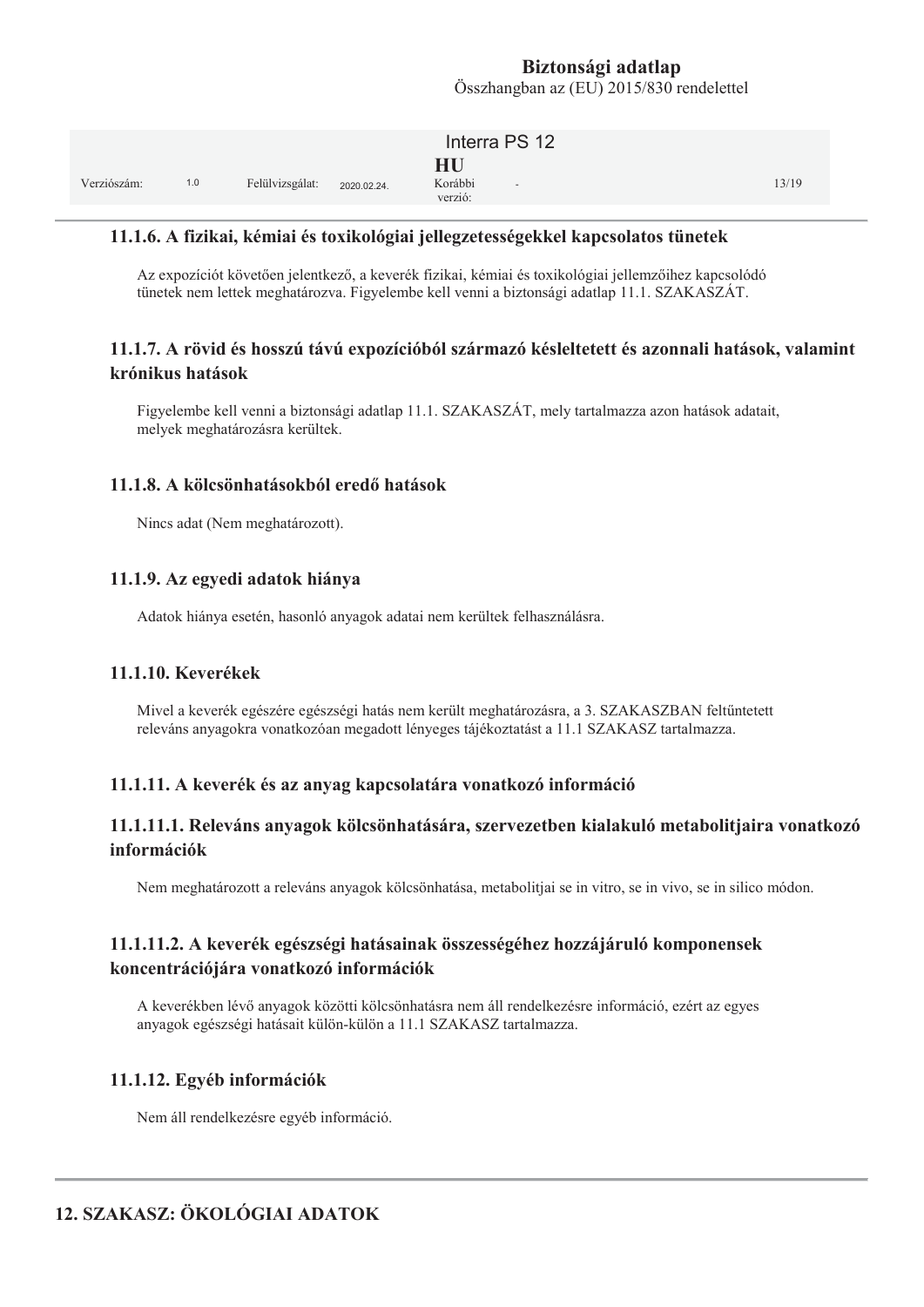Összhangban az (EU) 2015/830 rendelettel

|                      |                         |                                      |                           | Interra PS 12                                                                       |       |
|----------------------|-------------------------|--------------------------------------|---------------------------|-------------------------------------------------------------------------------------|-------|
| Verziószám:          | $1.0$                   | Felülvizsgálat:                      | 2020.02.24.               | HU<br>Korábbi<br>verzió:                                                            | 14/19 |
| 12.1. Toxicitás      |                         |                                      |                           |                                                                                     |       |
|                      | Akut vízi toxicitás     |                                      | ÷.                        | Ennek a terméknek nincs ismert ökotoxikológiai hatása.                              |       |
|                      | Krónikus vízi toxicitás |                                      | $\mathbb{R}^{\mathbb{Z}}$ | Ennek a terméknek nincs ismert ökotoxikológiai hatása.                              |       |
| kaolinit (1318-74-7) |                         |                                      | Megjegyzés                | Nincs adat (nem meghatározott)<br>$\ddot{\cdot}$                                    |       |
|                      |                         | 12.2. Perzisztencia és lebonthatóság |                           | Nincs adat (Nem meghatározott)                                                      |       |
|                      |                         | 12.3. Bioakkumulációs képesség       |                           | Nincs adat (Nem meghatározott)                                                      |       |
|                      |                         | 12.4. A talajban való mobilitás      |                           | $\mathbf{A}$<br>$\mathbf{1}$ $\mathbf{1}$ $\mathbf{1}$<br>$\mathbf{1}$ $\mathbf{1}$ |       |

Nincs adat (Nem meghatározott)

#### 12.5. A PBT- és a vPvB-értékelés eredményei

Az alapanyag/keverék nem tartalmaz olyan összetevőket, amelyek a környezetben tartósan megmaradó, biológiailag nagyon felhalmozódó és mérgező (PTB) vagy igen tartósan megmaradó biológiailag nagyon felhalmozódó (vPvB) anyagnak tekinthetők 0,1%-os vagy annál magasabb koncentrációban.

#### 12.6. Egyéb káros hatások

Nincs adat (Nem meghatározott)

# 13. SZAKASZ: ÁRTALMATLANÍTÁSI SZEMPONTOK

### 13.1. Hulladékkezelési módszerek

a)

Termék

: A felesleget és a nem újra hasznosítható oldatokat fel kell ajánlani egy megbízható hulladékkezelő társaságnak.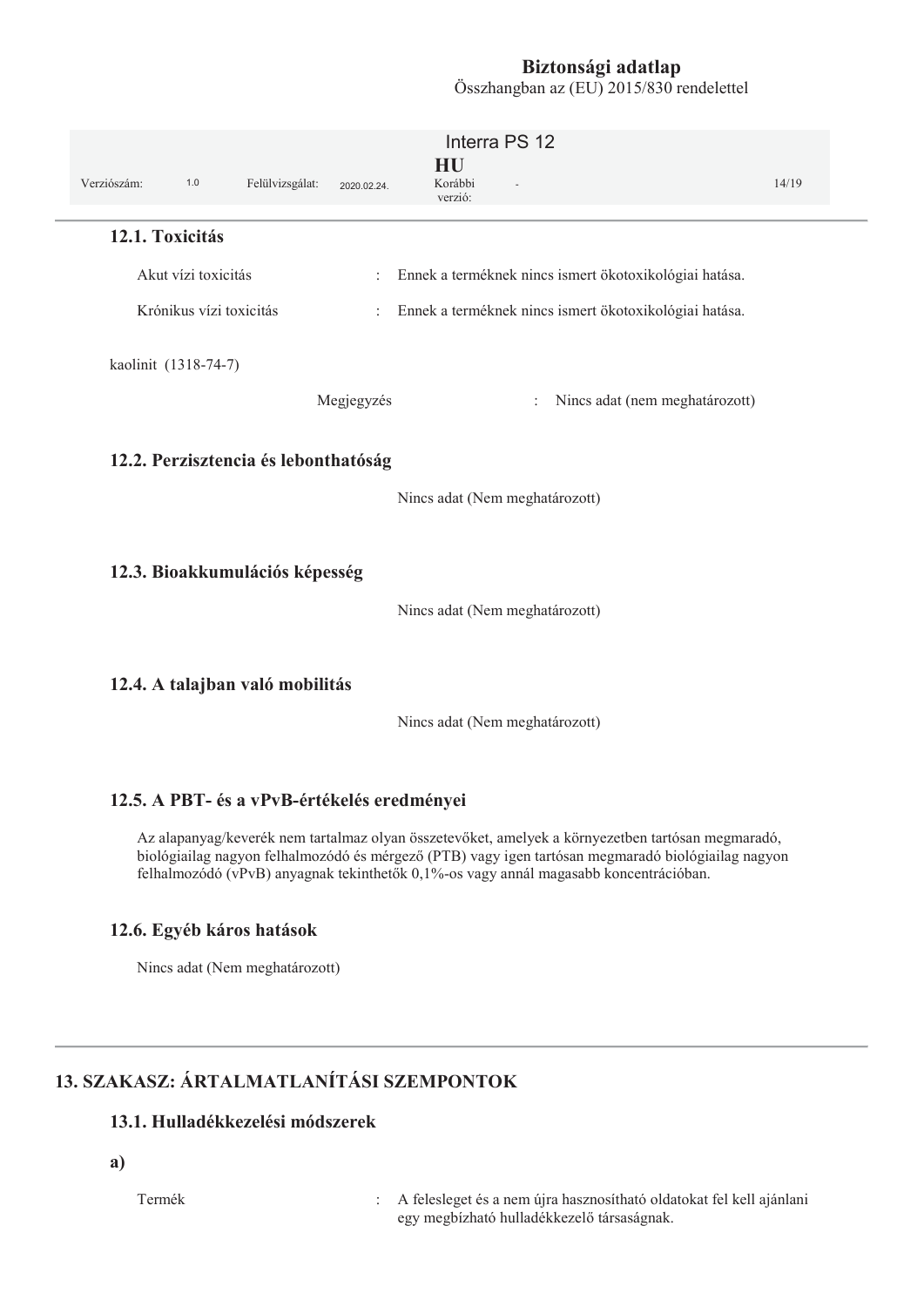Összhangban az (EU) 2015/830 rendelettel

| Verziószám:  | $1.0$      | Felülvizsgálat: | 2020.02.24. | HU<br>Korábbi<br>verzió: | Interra PS 12                                                                             | 15/19                                                                                                                          |
|--------------|------------|-----------------|-------------|--------------------------|-------------------------------------------------------------------------------------------|--------------------------------------------------------------------------------------------------------------------------------|
|              | Csomagolás |                 |             |                          | A megmaradt tartalmat ki kell üríteni.<br>jóváhagyott hulladék kezelő telepre kell vinni. | Az üres tartályokat újra hasznosítás vagy hulladék kezelés céljából                                                            |
| $\mathbf{b}$ | Termék     |                 |             |                          |                                                                                           | Figyelembe kell venni a biztonsági adatlap 11.1. SZAKASZÁT                                                                     |
| c)           | Termék     |                 |             |                          | egy megbízható hulladékkezelő társaságnak.                                                | A felesleget és a nem újra hasznosítható oldatokat fel kell ajánlani<br>Engedélyezett hulladékkezelő társasághoz kell küldeni. |
| d)           | Termék     |                 |             |                          |                                                                                           | Nem ismert különleges hulladékkezelési óvintézkedés.                                                                           |
|              |            |                 |             |                          |                                                                                           |                                                                                                                                |

# 14. SZAKASZ: SZÁLLÍTÁSRA VONATKOZÓ INFORMÁCIÓK

### 14.1. UN-szám

Nincs veszélyes áruként szabályozva.

#### 14.2. Az ENSZ szerinti megfelelő szállítási megnevezés

Nincs veszélyes áruként szabályozva.

#### 14.3. Szállítási veszélyességi osztály(ok)

Nincs veszélyes áruként szabályozva.

#### 14.4. Csomagolási csoport

Nincs veszélyes áruként szabályozva.

### 14.5. Környezeti veszélyek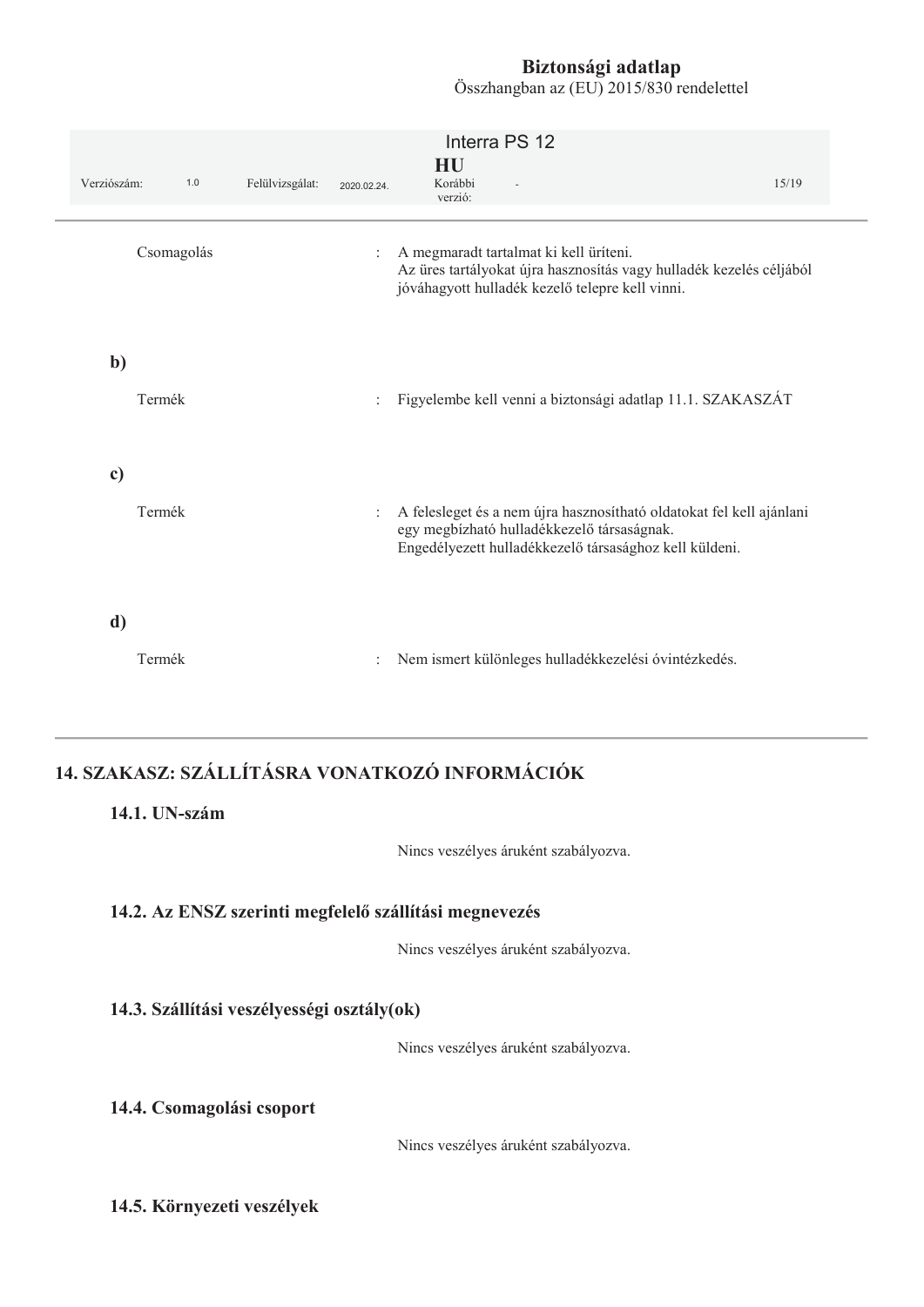$Osszhangban az (EU) 2015/830 rendelettel$ 

|                    |                                | Interra PS 12                      |       |
|--------------------|--------------------------------|------------------------------------|-------|
| Verziószám:<br>1.0 | Felülvizsgálat:<br>2020.02.24. | HU<br>Korábbi<br>$\sim$<br>verzió: | 16/19 |

Nincs veszélyes áruként szabályozva.

#### 14.6. A felhasználót érintő különleges óvintézkedések

A személyi védelemről lásd a 8. SZAKASZT.

#### 14.7. A MARPOL-egyezmény II. melléklete és az IBC szabályzat szerinti ömlesztett szállítás

Nem tervezett szállítási mód

## 15. SZAKASZ: SZABÁLYOZÁSSAL KAPCSOLATOS INFORMÁCIÓK

## 15.1. Az adott anyaggal vagy keverékkel kapcsolatos biztonsági, egészségügyi és környezetvédelmi előírások/jogszabályok

| AZ EURÓPAI PARLAMENT ÉS A TANÁCS 1907/2006/EK<br>RENDELETE (2006. december 18.) a vegyi anyagok<br>regisztrálásáról, értékeléséről, engedélyezéséről és korlátozásáról<br>(REACH), az Európai Vegyianyag-ügynökség létrehozásáról, az<br>1999/45/EK irányelv módosításáról, valamint a 793/93/EGK<br>tanácsi rendelet, az 1488/94/EK bizottsági rendelet, a 76/769/EGK<br>tanácsi irányelv, a 91/155/EGK, a 93/67/EGK, a 93/105/EK és a<br>2000/21/EK bizottsági irányelv hatályon kívül helyezéséről |                      | Hatálya alá tartozik                           |
|-------------------------------------------------------------------------------------------------------------------------------------------------------------------------------------------------------------------------------------------------------------------------------------------------------------------------------------------------------------------------------------------------------------------------------------------------------------------------------------------------------|----------------------|------------------------------------------------|
| A BIZOTTSÁG (EU) 2015/830 RENDELETE (2015. május 28.) a<br>vegyi anyagok regisztrálásáról, értékeléséről, engedélyezéséről és<br>korlátozásáról (REACH) szóló 1907/2006/EK európai parlamenti<br>és tanácsi rendelet módosításáról                                                                                                                                                                                                                                                                    | $\ddot{\phantom{a}}$ | Hatálya alá tartozik                           |
| AZ EURÓPAI PARLAMENT ÉS A TANÁCS 1907/2006/EK<br>RENDELETE (2006. december 18.) XIV. melléklete Az<br>engedélyíköteles anyagok jegyzéke                                                                                                                                                                                                                                                                                                                                                               | ÷.                   | Ez a termék nem tiltott és/vagy<br>korlátozott |
| AZ EURÓPAI PARLAMENT ÉS A TANÁCS 1907/2006/EK<br>RENDELETE (2006. december 18.) XVII. melléklete Egyes<br>veszélyes anyagok, keverékek és árucikkek gyártására, forgalomba<br>hozatalára és felhasználására vonatkozó korlátozások                                                                                                                                                                                                                                                                    | ÷                    | Ez a termék nem tiltott és/vagy<br>korlátozott |
| AZ EURÓPAI PARLAMENT ÉS A TANÁCS 1272/2008/EK<br>RENDELETE (2008. december 16.) az anyagok és keverékek<br>osztályozásáról, címkézéséről és csomagolásáról, a 67/548/EGK és<br>az 1999/45/EK irányelv módosításáról és hatályon kívül<br>helyezéséről, valamint az 1907/2006/EK rendelet módosításáról                                                                                                                                                                                                |                      | Hatálya alá tartozik                           |
| AZ EURÓPAI PARLAMENT ÉS A TANÁCS 1005/2009/EK<br>RENDELETE (2009. szeptember 16.) az ózonréteget lebontó<br>anyagokról                                                                                                                                                                                                                                                                                                                                                                                | $\mathbf{r}$         | Ez a termék nem tiltott és/vagy<br>korlátozott |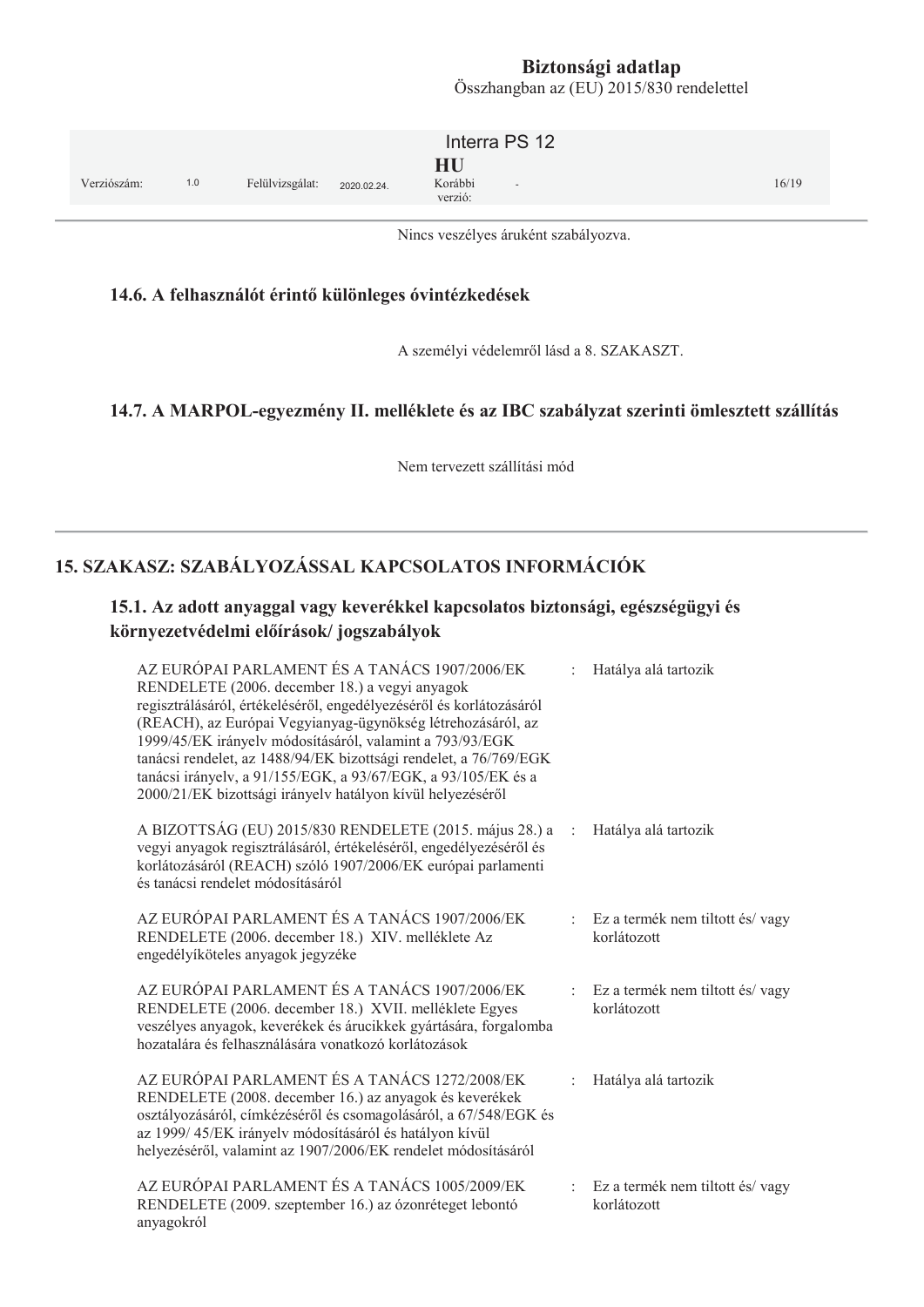| Verziószám:<br>1.0            | Felülvizsgálat:                                                                                                                                                      | 2020.02.24. | Interra PS 12<br>HU<br>Korábbi<br>verzió:                                                                                                                                                                                                            |                      | 17/19                                            |
|-------------------------------|----------------------------------------------------------------------------------------------------------------------------------------------------------------------|-------------|------------------------------------------------------------------------------------------------------------------------------------------------------------------------------------------------------------------------------------------------------|----------------------|--------------------------------------------------|
| irányelv módosításáról        | AZ EURÓPAI PARLAMENT ÉS A TANÁCS 850/2004/EK<br>RENDELETE (2004. április 29.) a környezetben tartósan<br>megmaradó szerves szennyező anyagokról és a 79/117/EGK      |             |                                                                                                                                                                                                                                                      | t.                   | Ez a termék nem tiltott és/vagy<br>korlátozott   |
|                               | 89/686/EGK tanácsi irányelv hatályon kívül helyezéséről                                                                                                              |             | AZ EURÓPAI PARLAMENT ÉS A TANÁCS (EU) 2016/425<br>RENDELETE (2016. március 9.) az egyéni védőeszközökről és a                                                                                                                                        |                      | Hatálya alá tartozik                             |
| szállításáról                 | AZ EURÓPAI PARLAMENT ÉS A TANÁCS 2008/68/EK                                                                                                                          |             | IRÁNYELVE (2008. szeptember 24.) a veszélyes áruk szárazföldi                                                                                                                                                                                        |                      | Hatálya alá tartozik                             |
| kémiai biztonságáról          |                                                                                                                                                                      |             | 25/2000. (IX. 30.) EüM-SzCsM együttes rendelet a munkahelyek                                                                                                                                                                                         | $\ddot{\phantom{a}}$ | Hatálya alá tartozik                             |
|                               | 1993. évi XCIII. törvény a munkavédelemről                                                                                                                           |             |                                                                                                                                                                                                                                                      |                      | Hatálya alá tartozik                             |
|                               | 2000. évi XXV. törvény a kémiai biztonságról                                                                                                                         |             |                                                                                                                                                                                                                                                      |                      | Hatálya alá tartozik                             |
| szerkezetbe foglalt változat) | AZ EURÓPAI PARLAMENT ÉS A TANÁCS 2004/37/EK<br>IRÁNYELVE (2004. április 29.) a munkájuk során rákkeltő                                                               |             | anyagokkal és mutagénekkel kapcsolatos kockázatoknak kitett<br>munkavállalók védelméről (hatodik egyedi irányelv a 89/391/EGK<br>tanácsi irányelv 16. cikkének (1) bekezdése értelmében) (Egységes                                                   |                      | Ez a termék nem tiltott és/vagy<br>korlátozott   |
|                               | 41/2000. (XII. 20.) EüM-KöM együttes rendelete az egyes<br>veszélyes anyagokkal, illetve veszélyes készítményekkel<br>kapcsolatos egyes tevékenységek korlátozásáról |             |                                                                                                                                                                                                                                                      |                      | : Ez a termék nem tiltott és/vagy<br>korlátozott |
|                               | tevékenységek részletes szabályairól                                                                                                                                 |             | 44/2000. (XII. 27.) EüM rendelet a veszélyes anyagokkal és a<br>veszélyes készítményekkel kapcsolatos egyes eljárások, illetve                                                                                                                       | $\ddot{\phantom{a}}$ | Hatálya alá tartozik                             |
| létrehozásáról                | javasolt foglalkozási expozíciós határértékek első listájának                                                                                                        |             | A BIZOTTSÁG 2000/39/EK IRÁNYELVE (2000. június 8.) a<br>munkájuk során vegyi anyagokkal kapcsolatos kockázatoknak<br>kitett munkavállalók egészségének és biztonságának védelméről<br>szóló 98/24/EK tanácsi irányelv végrehajtásával kapcsolatban a | t.                   | Ez a termék nem tiltott és/vagy<br>korlátozott   |
|                               | 91/322/EGK, valamint a 2000/39/EK irányelv módosításáról                                                                                                             |             | A BIZOTTSÁG 2006/15/EK IRÁNYELVE (2006. február 7.) a<br>98/24/EK tanácsi irányelv végrehajtásához a javasolt foglalkozási<br>expozíciós határértékek második listájának létrehozásáról és a                                                         |                      | Ez a termék nem tiltott és/vagy<br>korlátozott   |
|                               | AZ EURÓPAI PARLAMENT ÉS A TANÁCS 2006/12/EK<br>IRÁNYELVE (2006. április 5.) a hulladékokról                                                                          |             |                                                                                                                                                                                                                                                      |                      | Hatálya alá tartozik                             |
|                               | AZ EURÓPAI PARLAMENT ÉS A TANÁCS 2008/98/EK<br>irányelvek hatályon kívül helyezéséről                                                                                |             | IRÁNYELVE (2008. november 19.) a hulladékokról és egyes                                                                                                                                                                                              |                      | Hatálya alá tartozik                             |
|                               |                                                                                                                                                                      |             | A TANÁCS 94/33/EK IRÁNYELVE (1994. június 22.) a fiatal                                                                                                                                                                                              |                      | Hatálya alá tartozik                             |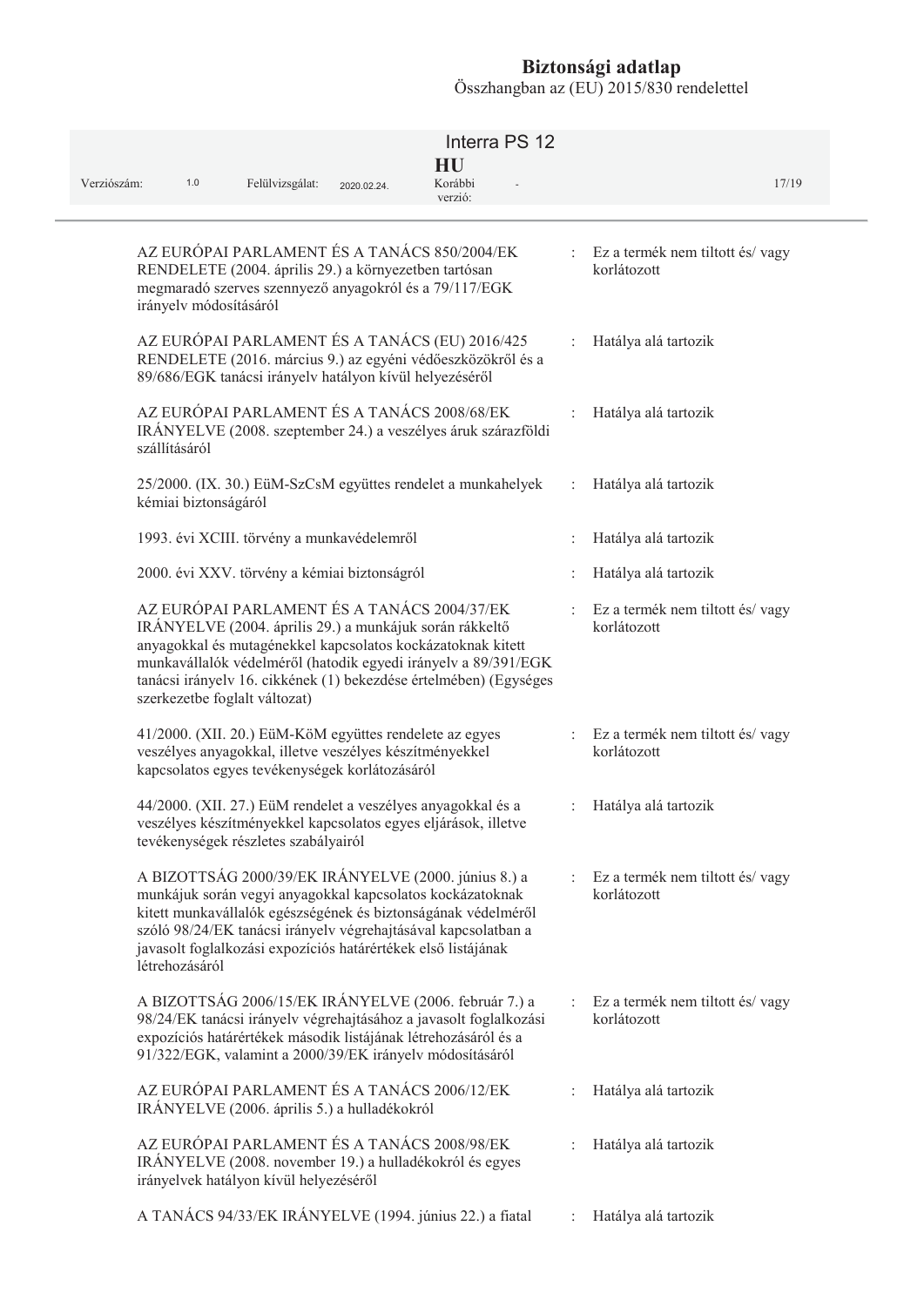Összhangban az (EU) 2015/830 rendelettel

| Verziószám:                                                                                                                                                                                                                                                                                                                                                                         | 1.0 | Felülvizsgálat: | 2020.02.24 | Interra PS 12<br>HU<br>Korábbi<br>$\overline{a}$<br>verzió: |  | 18/19 |
|-------------------------------------------------------------------------------------------------------------------------------------------------------------------------------------------------------------------------------------------------------------------------------------------------------------------------------------------------------------------------------------|-----|-----------------|------------|-------------------------------------------------------------|--|-------|
| személyek munkahelyi védelméről<br>A TANÁCS 92/85/EGK IRÁNYELVE (1992. október 19.) a<br>Hatálya alá tartozik<br>$\mathbb{R}^n$<br>várandós, a gyermekágyas vagy szoptató munkavállalók<br>munkahelyi biztonságának és egészségvédelmének javítását<br>ösztönző intézkedések bevezetéséről (tizedik egyedi irányelv a<br>89/391/EGK irányelv 16. cikke (1) bekezdésének értelmében) |     |                 |            |                                                             |  |       |

#### 15.2. Kémiai biztonsági értékelés

Nem végeztek erre a termékre Kémiai Biztonsági Értékelést.

# **16. SZAKASZ: EGYÉB INFORMÁCIÓK**

#### a) Az előző verzióhoz képest a \*jelölt SZAKASZOK változtak

#### b) Rövidítések és betűszók:

| <b>CAS</b>      | A vegyi anyagok azonosítására használt Chemical Abstracts Service regisztrációs<br>: szám             |
|-----------------|-------------------------------------------------------------------------------------------------------|
| <b>CHEMTREC</b> | : Vegyianyagok Szállítmányozási Sürgősségi Központ                                                    |
| <b>CLP</b>      | Az anyagok és keverékek osztályozásáról, címkézéséről és csomagolásáról szóló<br>: rendelet           |
| <b>DNEL</b>     | : Származtatott hatásmentes szint                                                                     |
| EK              | : Európai Közösség                                                                                    |
| <b>EN</b>       | : Európai Szabvány                                                                                    |
| <b>ENSZ</b>     | : Egyesült Nemzetek Szervezete                                                                        |
| <b>ETTSZ</b>    | : Egészségügyi Toxikológiai Tájékoztató Szolgálat                                                     |
| EU              | : Európai Unió                                                                                        |
| <b>GHS</b>      | · Globálisan Harmonizált Rendszer                                                                     |
| <b>MARPOL</b>   | : Nemzetközi Egyezmény az Óceános Hajók Általi Szennyezésének Elkerülésére                            |
| <b>NOAEL</b>    | Nincs megfigyelhető káros hatás szint                                                                 |
| <b>PBT</b>      | : Perzisztens, Bioakkumulatív és Mérgező                                                              |
| <b>PNEC</b>     | · Becsült hatásmentes koncentráció                                                                    |
| <b>REACH</b>    | Vegyi anyagok Regisztrálásáról, Értékeléséről, Engedélyezéséről és Korlátozásáról<br>: szóló rendelet |
| <b>STEL</b>     | : Rövid távú expozíciós határ                                                                         |
| UN-szám         | $\cdot$ ENSZ-szám                                                                                     |
| <b>vPvB</b>     | : Nagyon perzisztens, nagyon bioakkumulatív                                                           |

#### c) A legfontosabb szakirodalmi hivatkozások és adatforrások

Komponensek REACH regisztrációs dossziéi Jogszabályok: Lásd a 15.1. SZAKASZT.